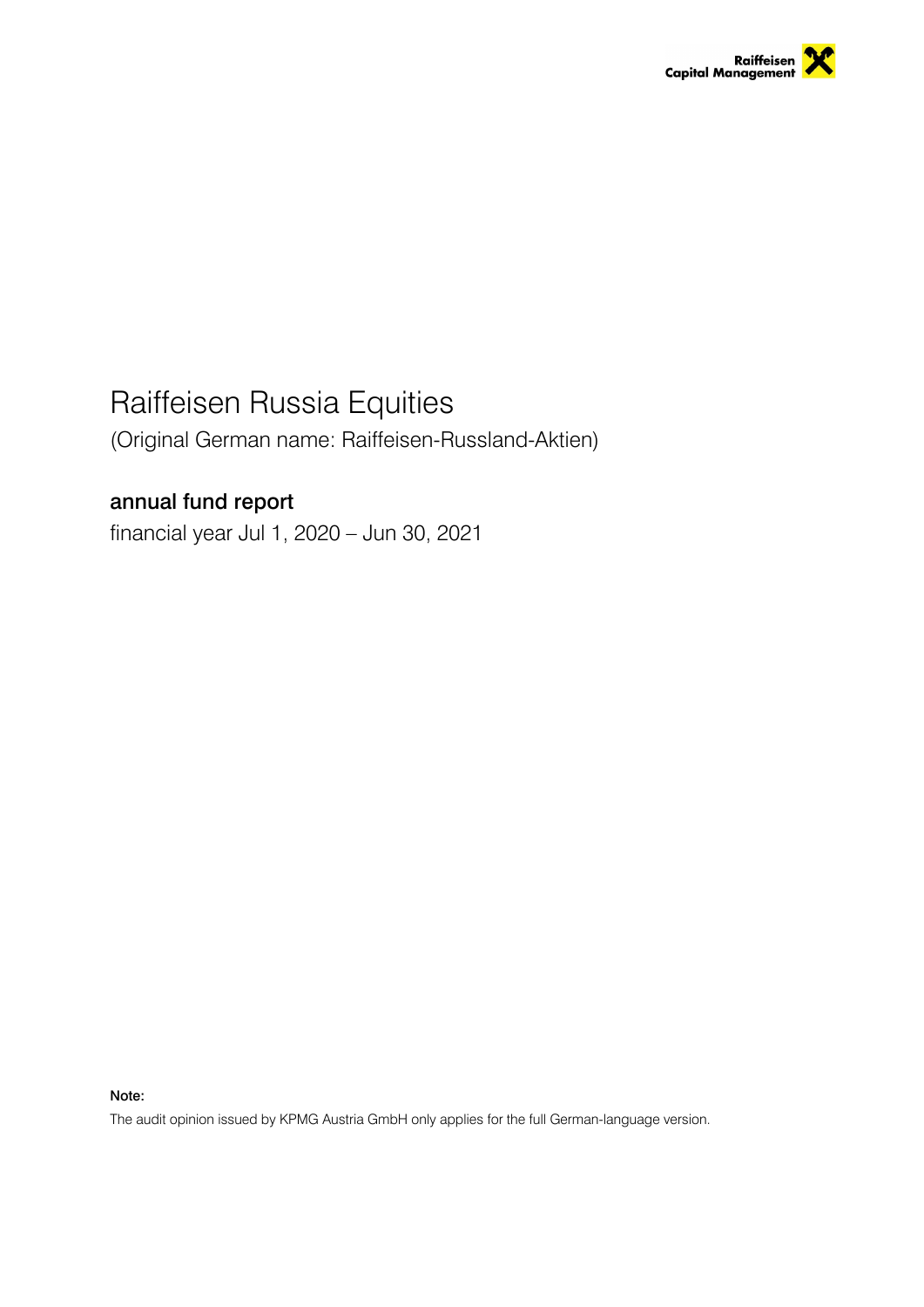# Table of contents

| Remuneration paid to the employees of Raiffeisen Kapitalanlage-Gesellschaft m.b.H. in EUR |  |
|-------------------------------------------------------------------------------------------|--|
|                                                                                           |  |
|                                                                                           |  |
|                                                                                           |  |
|                                                                                           |  |
|                                                                                           |  |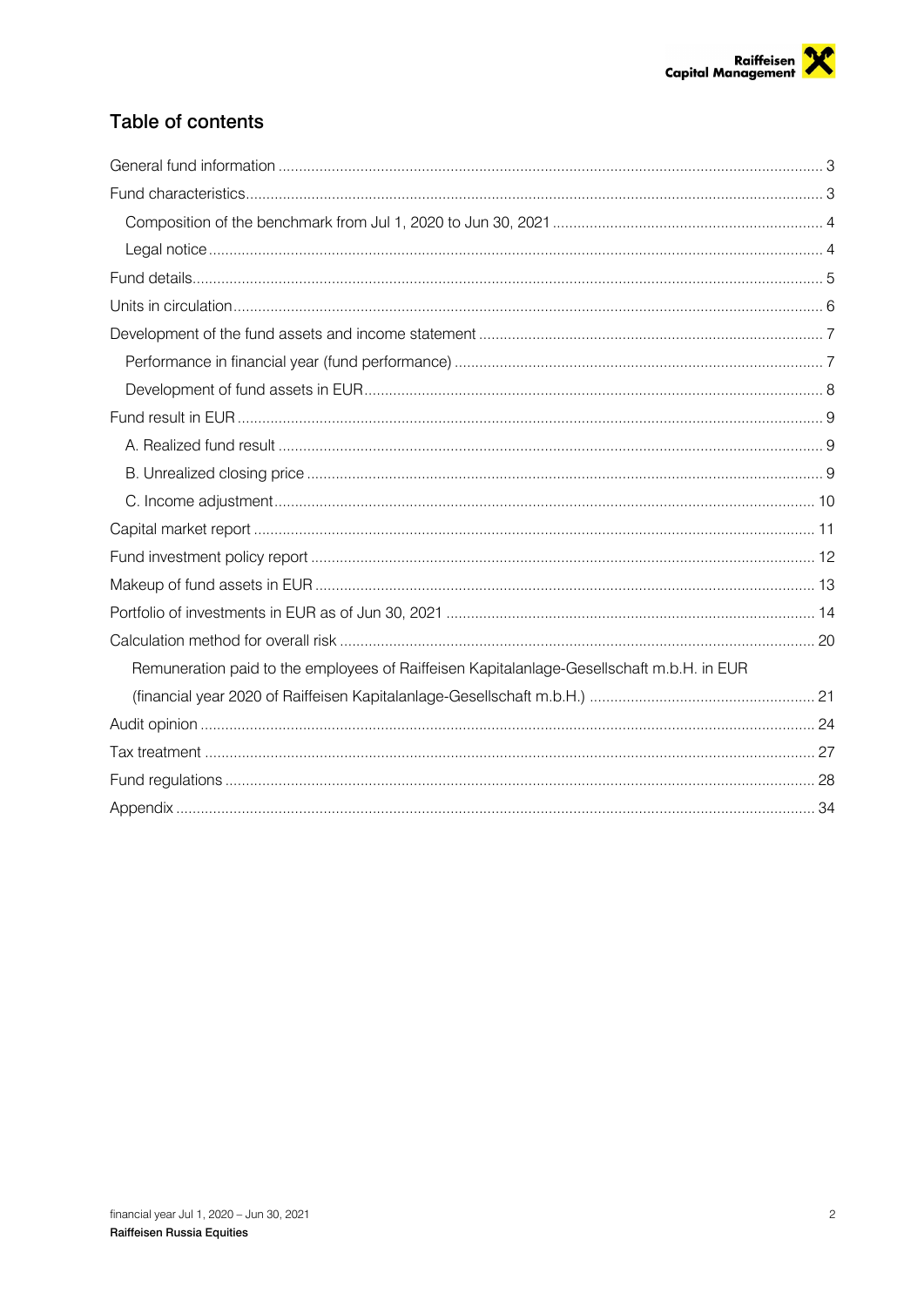# Report for the financial year from Jul 1, 2020 to Jun 30, 2021

# General fund information

| <b>ISIN</b>  | Tranche                            | Income class                            | Currency   | Launch date |
|--------------|------------------------------------|-----------------------------------------|------------|-------------|
| AT0000A07FQ5 | Raiffeisen Russia Equities (R) A   | income-distributing                     | <b>EUR</b> | May 5, 2008 |
| AT0000A1TW88 | Raiffeisen Russia Equities (RZ) A  | income-distributing                     | <b>EUR</b> | Apr 3, 2017 |
| AT0000A07FR3 | Raiffeisen Russia Equities (R) T   | income-retaining                        | <b>EUR</b> | May 5, 2008 |
| AT0000A1TW70 | Raiffeisen Russia Equities (RZ) T  | income-retaining                        | <b>EUR</b> | Apr 3, 2017 |
| AT0000A0LSR3 | Raiffeisen Russia Equities (I) VTA | full income-retaining (outside Austria) | <b>EUR</b> | Mar 1, 2011 |
| AT0000A07FS1 | Raiffeisen Russia Equities (R) VTA | full income-retaining (outside Austria) | <b>EUR</b> | May 5, 2008 |

# Fund characteristics

| Fund currency                          | <b>EUR</b>                                                                         |  |  |
|----------------------------------------|------------------------------------------------------------------------------------|--|--|
| Financial year                         | Jul 1 - Jun 30                                                                     |  |  |
| Distribution/payment/reinvestment date | Sep 15                                                                             |  |  |
| Type of fund                           | Investment fund pursuant to § 2 of the Austrian Investment Fund Act, InvFG (UCITS) |  |  |
| Effective management fee for the fund  | I-Tranche (EUR): 1.000 %                                                           |  |  |
|                                        | R-Tranche (EUR): 2.000 %                                                           |  |  |
|                                        | RZ-Tranche (EUR): 1.000 %                                                          |  |  |
| Custodian bank                         | Raiffeisen Bank International AG                                                   |  |  |
| Management company                     | Raiffeisen Kapitalanlage-Gesellschaft m.b.H.                                       |  |  |
|                                        | Mooslackengasse 12, A-1190 Vienna                                                  |  |  |
|                                        | Tel. +43 1 71170-0                                                                 |  |  |
|                                        | Fax +43 1 71170-761092                                                             |  |  |
|                                        | www.rcm.at                                                                         |  |  |
|                                        | Companies register number: 83517 w                                                 |  |  |
| Fund management                        | Raiffeisen Kapitalanlage-Gesellschaft m.b.H.                                       |  |  |
| Investment adviser                     | OOO Raiffeisen Capital Asset Management Company, Russia                            |  |  |
|                                        | (Adviser for Russian small / mid caps)                                             |  |  |
| Auditor                                | <b>KPMG Austria GmbH</b>                                                           |  |  |

The fund is actively managed with reference to a benchmark. Such reference to a benchmark does not restrict the fund management's scope of action.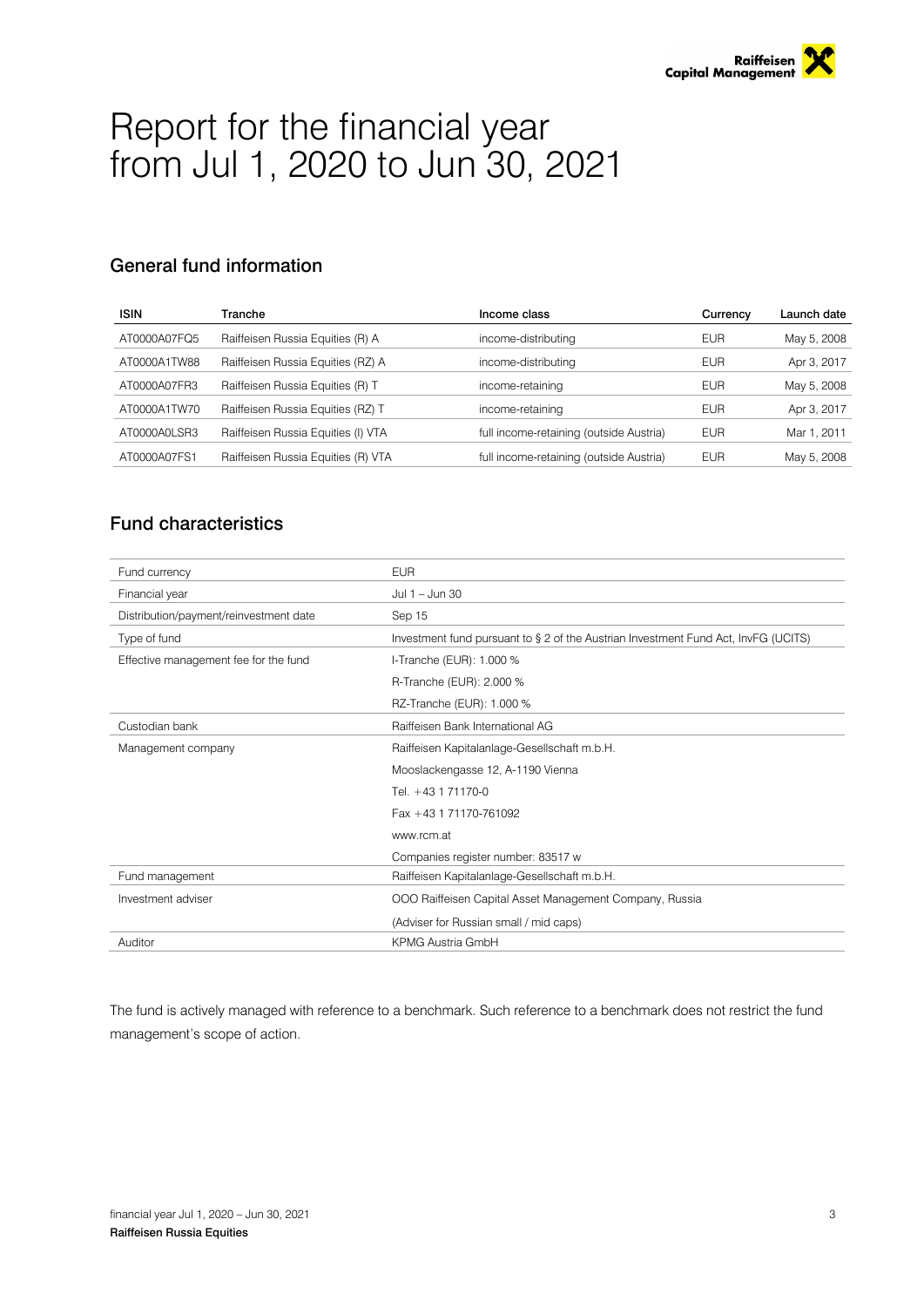# Composition of the benchmark from Jul 1, 2020 to Jun 30, 2021

| Benchmark                 | Weighting |
|---------------------------|-----------|
|                           | in $%$    |
| MSCI Russia 10-40 Net EUR | 100.00    |

Each of the indices mentioned is a registered brand. The licensing party does not sponsor the fund, subsidize it, sell it or support it in any other way. Index calculation and index licensing of indices or index brands do not represent a recommendation to invest. The respective licensor is not liable to third parties for any errors in the index. For legal information regarding licensors, see www.rcm.at/lizenzgeberhinweise or www.rcm-international.com.

### Legal notice

The software used performs calculations on the basis of more than the two decimal places displayed. Minor discrepancies cannot be ruled out due to further calculations using published results.

The value of a unit is calculated by dividing the entire value of the investment fund inclusive of its income by the number of units. The total value of the investment fund is calculated on the basis of the current market prices of the securities, money market instruments and subscription rights in the fund plus the value of the fund's financial investments, cash holdings, credit balances, receivables and other rights net of its payables. That value will be calculated by the custodian bank.

The net assets are calculated in accordance with the following principles:

- a) The value of assets quoted or traded on a stock exchange or other regulated market shall be determined, in principle, on the basis of the most recently available price.
- b) Where an asset is not quoted or traded on a stock market or another regulated market or where the price for an asset quoted or traded on a stock market or another regulated market does not appropriately reflect its actual market value, the prices provided by reliable data providers or, alternatively, market prices for equivalent securities or other recognized market valuation methods shall be used.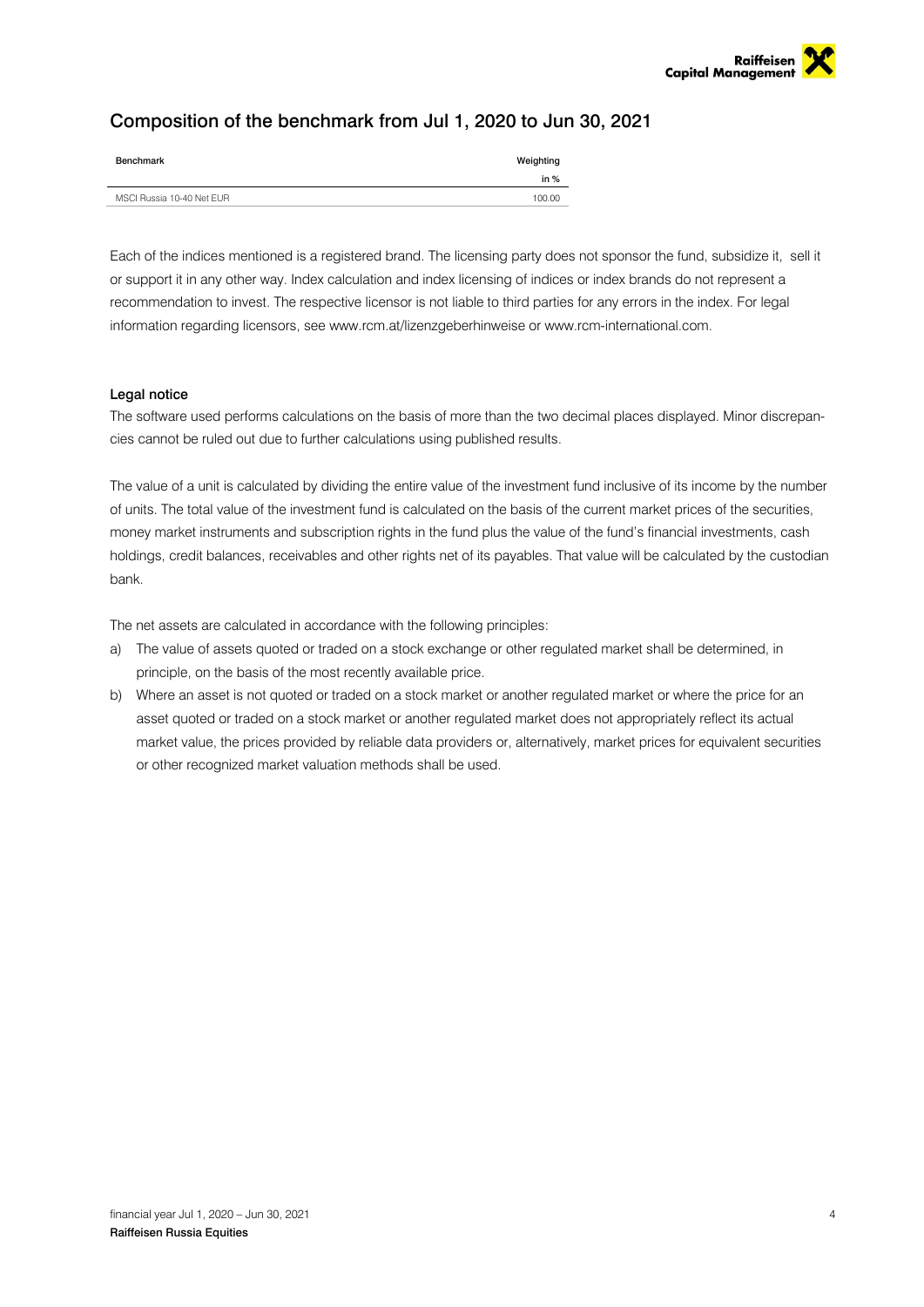### Dear unitholder,

Raiffeisen Kapitalanlage-Gesellschaft m.b.H. is pleased to present its annual fund report for Raiffeisen Russia Equities for the financial year from Jul 1, 2020 to Jun 30, 2021. The accounting is based on the price calculation as of Jun 30, 2021.

# Fund details

|                                                                  | Jun 30, 2019  | Jun 30, 2020  | Jun 30, 2021  |
|------------------------------------------------------------------|---------------|---------------|---------------|
| Total fund assets in EUR                                         | 75,941,949.33 | 67,407,474.21 | 81,292,505.35 |
| Net asset value/distributing units (R) (AT0000A07FQ5) in EUR     | 92.53         | 84.50         | 106.34        |
| Issue price/distributing units (R) (AT0000A07FQ5) in EUR         | 97.16         | 88.73         | 106.34        |
| Net asset value/distributing units (RZ) (AT0000A1TW88) in EUR    | 123.56        | 112.50        | 142.22        |
| Issue price/distributing units (RZ) (AT0000A1TW88) in EUR        | 123.56        | 112.50        | 142.22        |
| Net asset value/reinvested units (R) (AT0000A07FR3) in EUR       | 105.00        | 98.37         | 126.94        |
| Issue price/reinvested units (R) (AT0000A07FR3) in EUR           | 110.25        | 103.29        | 126.94        |
| Net asset value/reinvested units (RZ) (AT0000A1TW70) in EUR      | 124.66        | 116.70        | 151.94        |
| Issue price/reinvested units (RZ) (AT0000A1TW70) in EUR          | 124.66        | 116.70        | 151.94        |
| Net asset value/fully reinvestet units (I) (AT0000A0LSR3) in EUR | 115.33        | 109.34        | 145.08        |
| Issue price/fully reinvested units (I) (AT0000A0LSR3) in EUR     | 121.10        | 114.81        | 145.08        |
| Net asset value/fully reinvestet units (R) (AT0000A07FS1) in EUR | 105.56        | 99.08         | 130.15        |
| Issue price/fully reinvested units (R) (AT0000A07FS1) in EUR     | 110.84        | 104.03        | 130.15        |

|                                 | Sep 15, 2020 | Sep 15, 2021 |
|---------------------------------|--------------|--------------|
| Distribution/unit (R) (A) EUR   | 3.5000       | 3.8000       |
| Distribution/unit (RZ) (A) EUR  | 5.2500       | 5.2500       |
| Outpayment/unit (R) (T) EUR     | 1.7064       | 1.9675       |
| Outpayment/unit (RZ) (T) EUR    | 2.1593       | 2.5139       |
| Reinvestment/unit (R) (T) EUR   | 8.5471       | 9.6982       |
| Reinvestment/unit (RZ) (T) EUR  | 11.2169      | 12.6477      |
| Reinvestment/unit (I) (VTA) EUR | 12.4578      | 14.3908      |
| Reinvestment/unit (R) (VTA) EUR | 10.3188      | 11.8911      |

The distribution will occur free-of-charge at the fund's paying agents. Payment will be made by the custodian banks.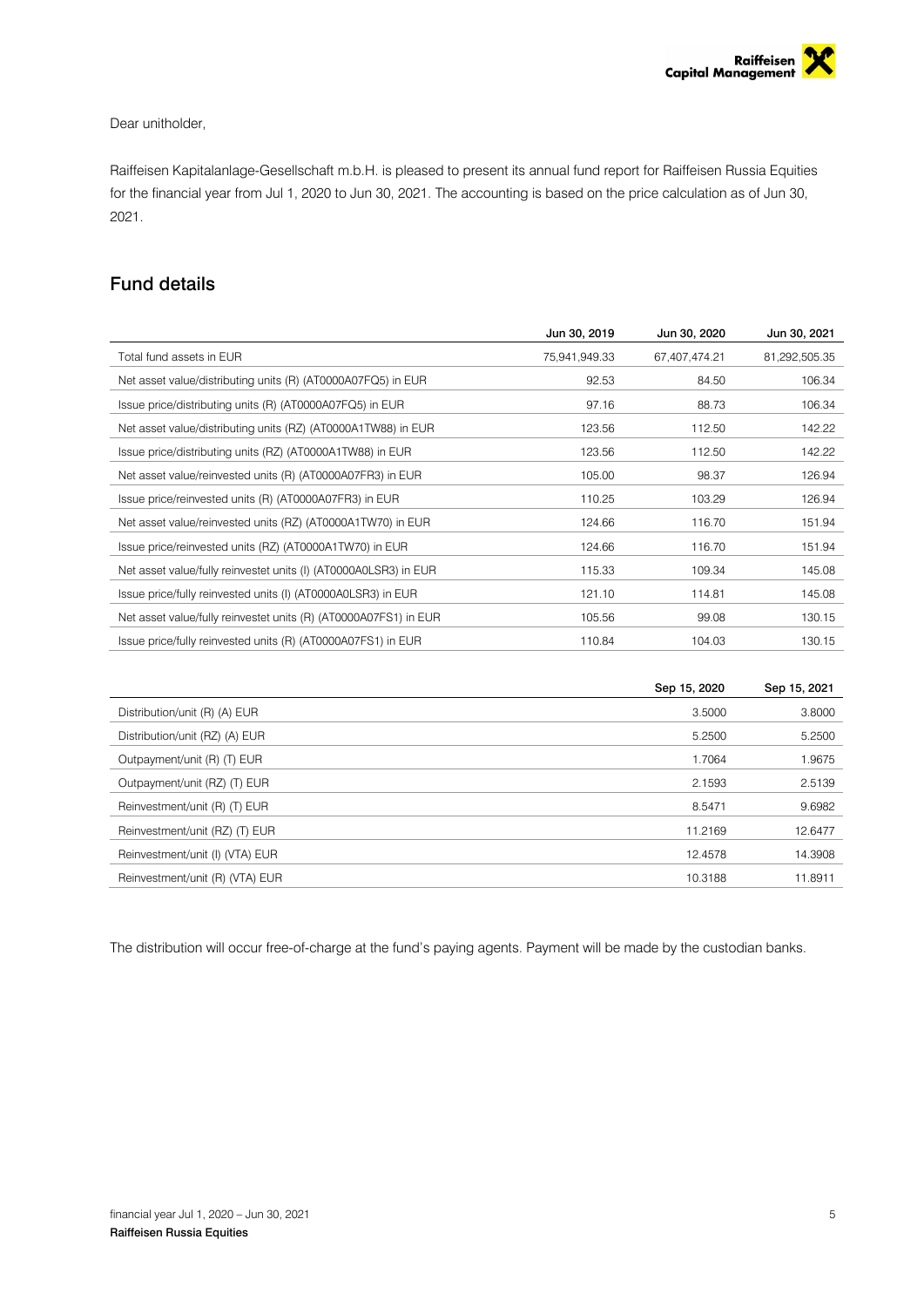

# Units in circulation

|                            | Units in circulation on | Sales      | Repurchases   | Units in circulation on |
|----------------------------|-------------------------|------------|---------------|-------------------------|
|                            | Jun 30, 2020            |            |               | Jun 30, 2021            |
| AT0000A07FQ5 (R) A         | 28,874.868              | 2.022.005  | $-5,154.447$  | 25,742.426              |
| AT0000A1TW88 (RZ) A        | 2.208.235               | 625.521    | $-135.930$    | 2.697.826               |
| AT0000A07FR3 (R) T         | 424.801.258             | 38.487.924 | -63.079.924   | 400.209.258             |
| AT0000A1TW70 (RZ) T        | 32.390.058              | 8.886.035  | $-6.086.304$  | 35.189.789              |
| AT0000A0LSR3 (I) VTA       | 2.366.481               | 1.223.386  | $-824.745$    | 2.765.122               |
| AT0000A07FS1 (R) VTA       | 190.661.160             | 26.649.808 | $-51.216.902$ | 166.094.066             |
| Total units in circulation |                         |            |               | 632.698.487             |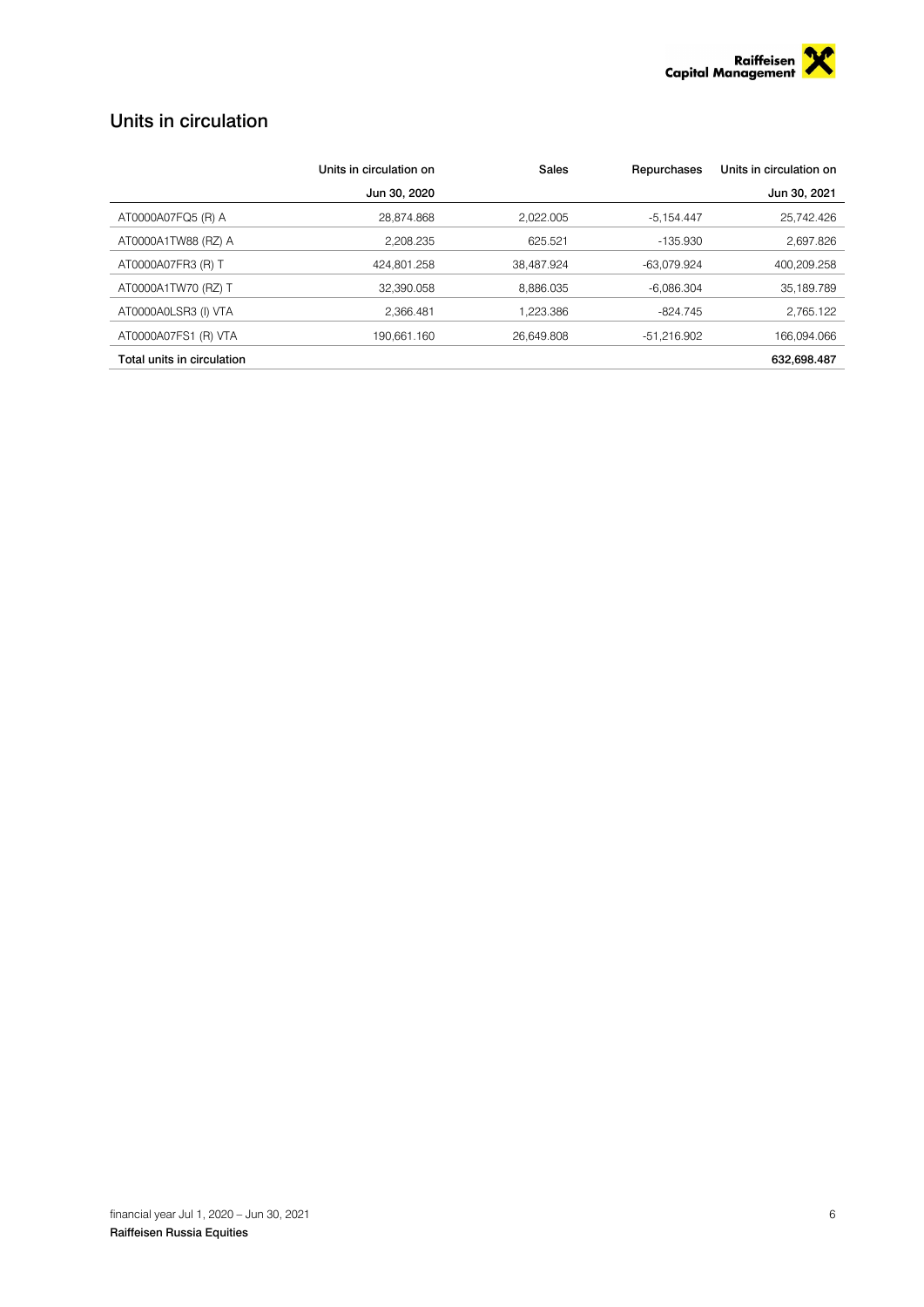

# Development of the fund assets and income statement

# Performance in financial year (fund performance)

| Distributing units (R) (AT0000A07FQ5)                                                                   |        |
|---------------------------------------------------------------------------------------------------------|--------|
| Net asset value per unit at start of financial year in EUR                                              | 84.50  |
| Distribution on Sep 15, 2020 (net asset value: EUR 79.67) of EUR 3.5000, corresponds to 0.043931 units  |        |
| Net asset value per unit at end of financial year in EUR                                                | 106.34 |
| Total value incl. units purchased through distribution (1.043931 x 106.34)                              | 111.01 |
| Net income/net reduction per unit                                                                       | 26.51  |
|                                                                                                         |        |
| Performance of one unit during the financial year in %                                                  | 31.37  |
|                                                                                                         |        |
| Performance benchmark (see fund characteristics) in %                                                   | 26.95  |
|                                                                                                         |        |
| Distributing units (RZ) (AT0000A1TW88)                                                                  |        |
| Net asset value per unit at start of financial year in EUR                                              | 112.50 |
| Distribution on Sep 15, 2020 (net asset value: EUR 105.72) of EUR 5.2500, corresponds to 0.049659 units |        |
| Net asset value per unit at end of financial year in EUR                                                | 142.22 |
| Total value incl. units purchased through distribution (1.049659 x 142.22)                              | 149.28 |
| Net income/net reduction per unit                                                                       | 36.78  |
|                                                                                                         |        |
| Performance of one unit during the financial year in %                                                  | 32.70  |
|                                                                                                         |        |
| Performance benchmark (see fund characteristics) in %                                                   | 26.95  |
|                                                                                                         |        |
| Reinvested units (R) (AT0000A07FR3)                                                                     |        |
| Net asset value per unit at start of financial year in EUR                                              | 98.37  |
| Outpayment on Sep 15, 2020 (net asset value: EUR 95.10) of EUR 1.7064, corresponds to 0.017943 units    |        |
| Net asset value per unit at end of financial year in EUR                                                | 126.94 |
| Total value incl. units purchased through outpayment (1.017943 x 126.94)                                | 129.22 |
| Net income/net reduction per unit                                                                       | 30.85  |
|                                                                                                         |        |
| Performance of one unit during the financial year in %                                                  | 31.36  |
|                                                                                                         |        |
| Performance benchmark (see fund characteristics) in %                                                   | 26.95  |
|                                                                                                         |        |
| Reinvested units (RZ) (AT0000A1TW70)                                                                    |        |
| Net asset value per unit at start of financial year in EUR                                              | 116.70 |
| Outpayment on Sep 15, 2020 (net asset value: EUR 112.94) of EUR 2.1593, corresponds to 0.019119 units   |        |
| Net asset value per unit at end of financial year in EUR                                                | 151.94 |
| Total value incl. units purchased through outpayment (1.019119 x 151.94)                                | 154.84 |
| Net income/net reduction per unit                                                                       | 38.14  |
|                                                                                                         |        |
| Performance of one unit during the financial year in %                                                  | 32.69  |
|                                                                                                         |        |
|                                                                                                         |        |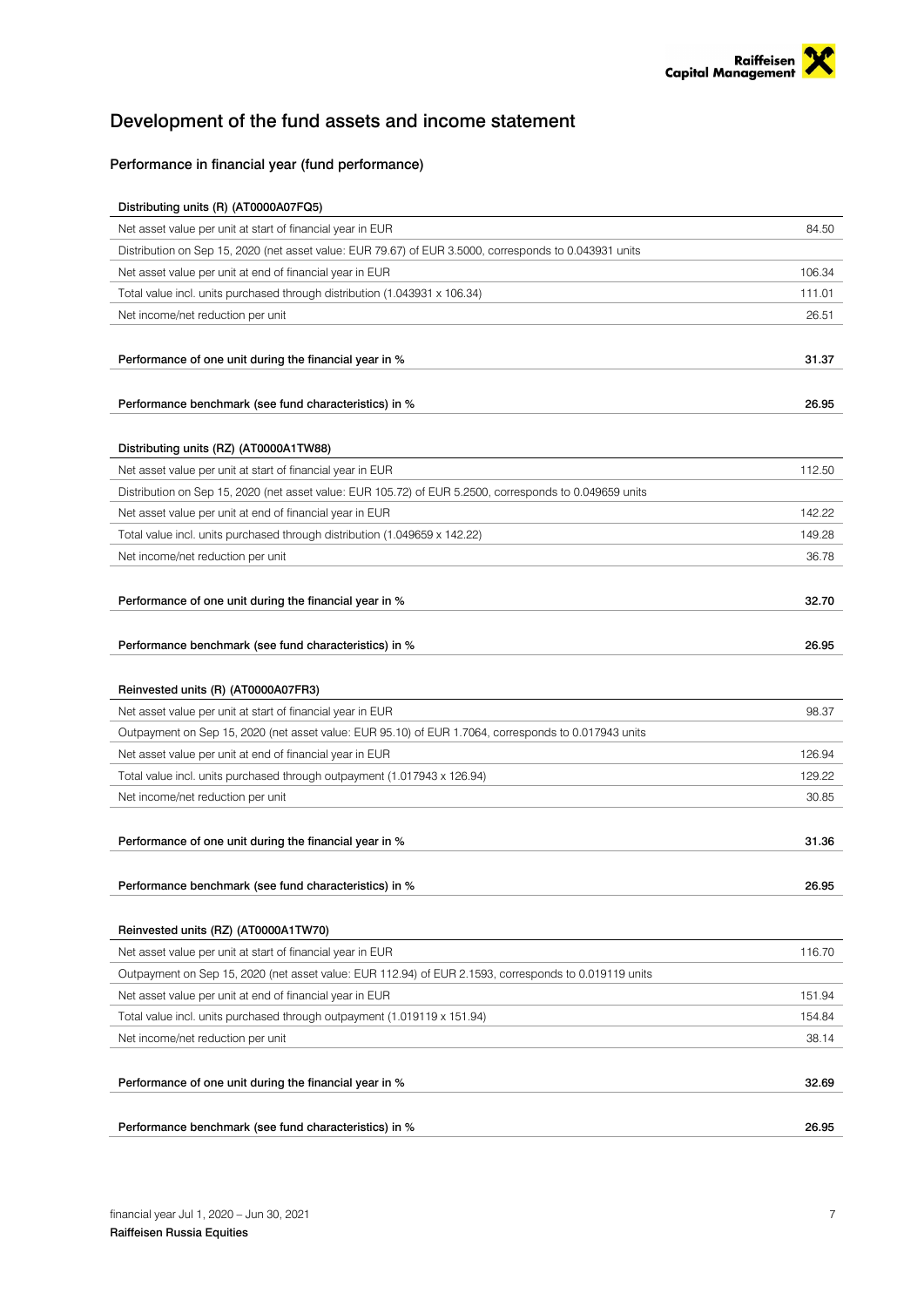

| Fully reinvested units (I) (AT0000A0LSR3)                  |        |
|------------------------------------------------------------|--------|
| Net asset value per unit at start of financial year in EUR | 109.34 |
| Net asset value per unit at end of financial year in EUR   | 145.08 |
| Net income/net reduction per unit                          | 35.74  |
|                                                            |        |
| Performance of one unit during the financial year in %     | 32.69  |
|                                                            |        |
| Performance benchmark (see fund characteristics) in %      | 26.95  |
|                                                            |        |
| Fully reinvested units (R) (AT0000A07FS1)                  |        |
| Net asset value per unit at start of financial year in EUR | 99.08  |
| Net asset value per unit at end of financial year in EUR   | 130.15 |
| Net income/net reduction per unit                          | 31.07  |
|                                                            |        |
| Performance of one unit during the financial year in %     | 31.36  |
|                                                            |        |
| Performance benchmark (see fund characteristics) in %      | 26.95  |

The performance is calculated assuming wholesale reinvestment of distributed/paid-out amounts at their net asset value on the distribution/payment date.

The custodian bank calculates the unit value separately for each unit certificate class. Discrepancies may arise in the annual performance figures for individual unit certificate classes.

Raiffeisen KAG calculates performance based on the published fund price, using the OeKB methodology. Individual costs – such as transaction fees, the subscription fee (not exceeding 0.00 %), the redemption fee (not exceeding 0.00 %) or custody charges of the investor – and taxes are not included in the performance calculation. These would reduce the performance if they were included. Past value is not a reliable indicator of the fund's future performance.

### Development of fund assets in EUR

| Fund assets on Jun 30, 2020 (681,302.060 units)                                              |                | 67,407,474.21 |
|----------------------------------------------------------------------------------------------|----------------|---------------|
| Distribution on Sep 15, 2020 (EUR 3.5000 x 27,574.454 distributing units (R) (AT0000A07FQ5)) |                | $-96,510.59$  |
| Distribution on Sep 15, 2020 (EUR 5.2500 x 2.233.919 distributing units (RZ) (AT0000A1TW88)) |                | $-11.728.07$  |
| Outpayment on Sep 15, 2020 (EUR 1.7064 x 426,089.934 reinvested units (R) (AT0000A07FR3))    |                | -727.079.86   |
| Outpayment on Sep 15, 2020 (EUR 2.1593 x 33,880.675 reinvested units (RZ) (AT0000A1TW70))    |                | -73.158.54    |
| Issuance of units                                                                            | 8,388,458.36   |               |
| Redemption of units                                                                          | -13.650.509.35 |               |
| Pro rata income adjustment                                                                   | 300.286.28     | -4.961,764.71 |
| Overall fund result                                                                          |                | 19,755,272.91 |
| Fund assets on Jun 30, 2021 (632,698.487 units)                                              |                | 81,292,505.35 |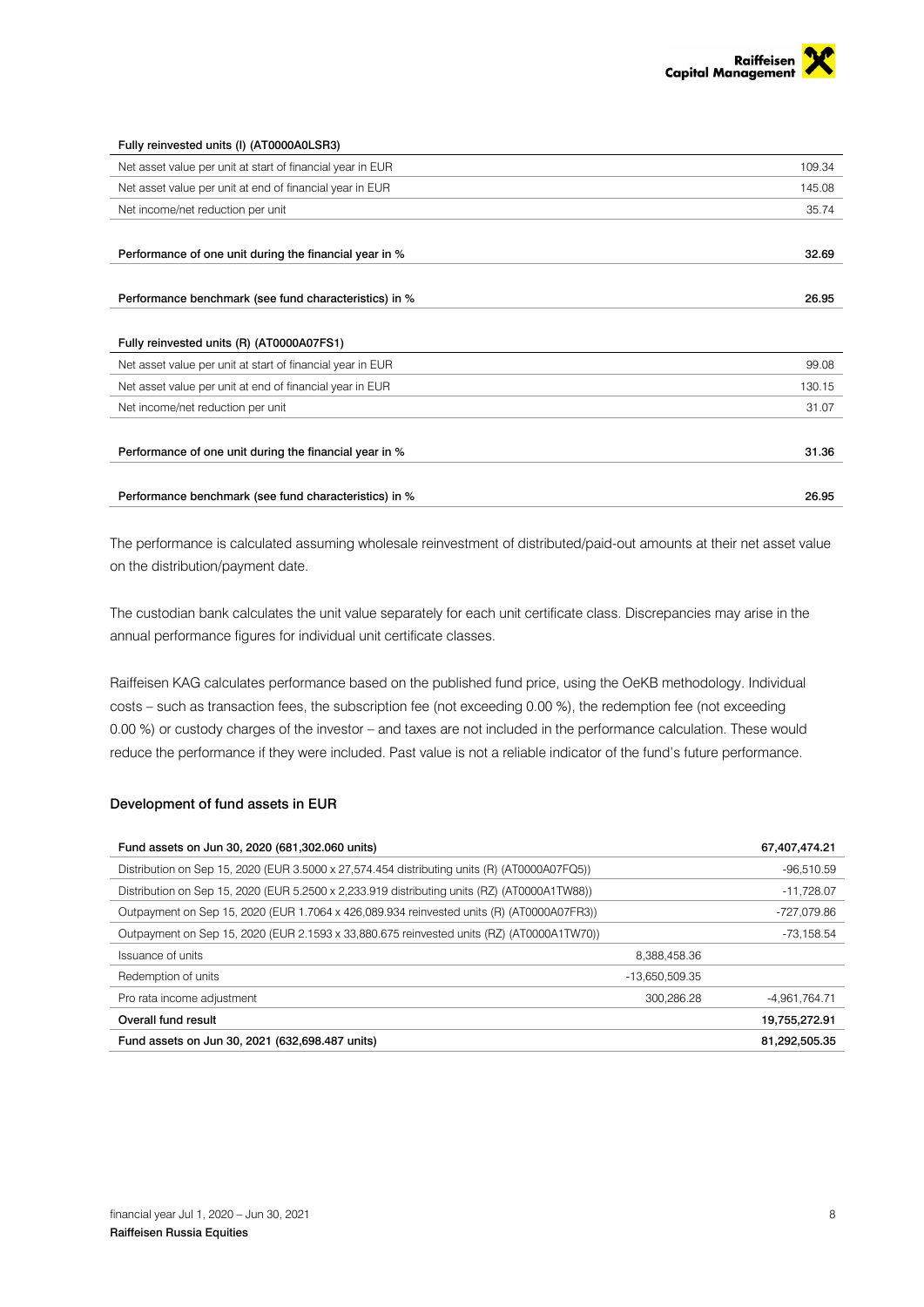

# Fund result in EUR

# A. Realized fund result

| Ordinary fund result                               |              |              |
|----------------------------------------------------|--------------|--------------|
| Income (excl. closing price)                       |              |              |
| Interest income                                    | 53.61        |              |
| Income from securities lending transactions        | 18.522.17    |              |
| Interest expenses (incl. negative credit interest) | $-1.05$      |              |
| Dividend income (incl. dividend equivalent)        | 3,906,200.20 |              |
|                                                    |              | 3.924.774.93 |

| Expenses                                       |                 |                 |
|------------------------------------------------|-----------------|-----------------|
| Management fees                                | $-1,366,309.44$ |                 |
| Custodian bank fees / Custodian's fees         | $-63,407.41$    |                 |
| Auditing costs                                 | $-4,349.88$     |                 |
| Expenses for tax advice / tax representation   | $-1,000.00$     |                 |
| Custody charge                                 | $-52,720.06$    |                 |
| Publicity costs, regulatory fees               | $-38,483.62$    |                 |
| Costs associated with foreign sales            | $-470.80$       |                 |
| Cost of management of collateral               | $-207.65$       |                 |
| Cost of advisers and other service providers   | $-19,440.25$    |                 |
| Research expenses                              | $-9,983.39$     |                 |
|                                                |                 | $-1,556,372.50$ |
| Ordinary fund result (excl. income adjustment) |                 | 2,368,402.43    |

| Realized fund result (excl. income adjustment)   |               | 7,809,733.54 |
|--------------------------------------------------|---------------|--------------|
| Realized closing price (excl. income adjustment) |               | 5,441,331.11 |
| Losses realized from derivative instruments      | -46.741.27    |              |
| Losses realized from securities                  | -2.372.709.99 |              |
| Profits realized from derivative instruments     | 1.158.27      |              |
| Profits realized from securities                 | 7,859,624.10  |              |
| Realized closing price                           |               |              |

# B. Unrealized closing price

| Change in unrealized closing price | 12.176.039.80 |
|------------------------------------|---------------|
| Change in dividends receivable     | 69.785.85     |
|                                    | 12.245.825.65 |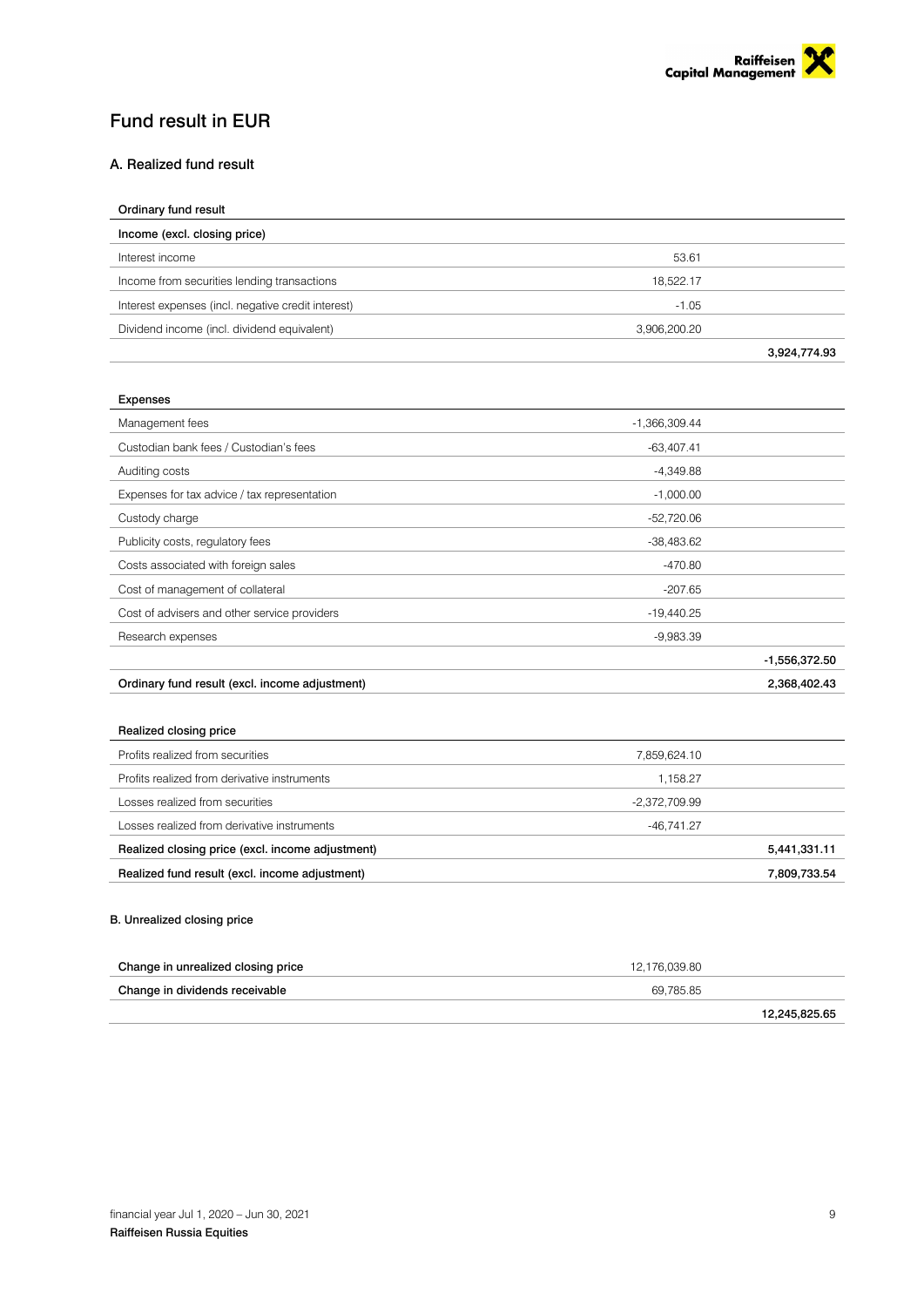

### C. Income adjustment

| -300.286.28   |
|---------------|
| -300,286.28   |
| 19,755,272.91 |
|               |

The result for the past financial year includes explicitly reported transaction costs (incl. external transaction-related costs, see item 15a "Transaction costs" in section II of the prospectus) in the amount of 146,795.86 EUR.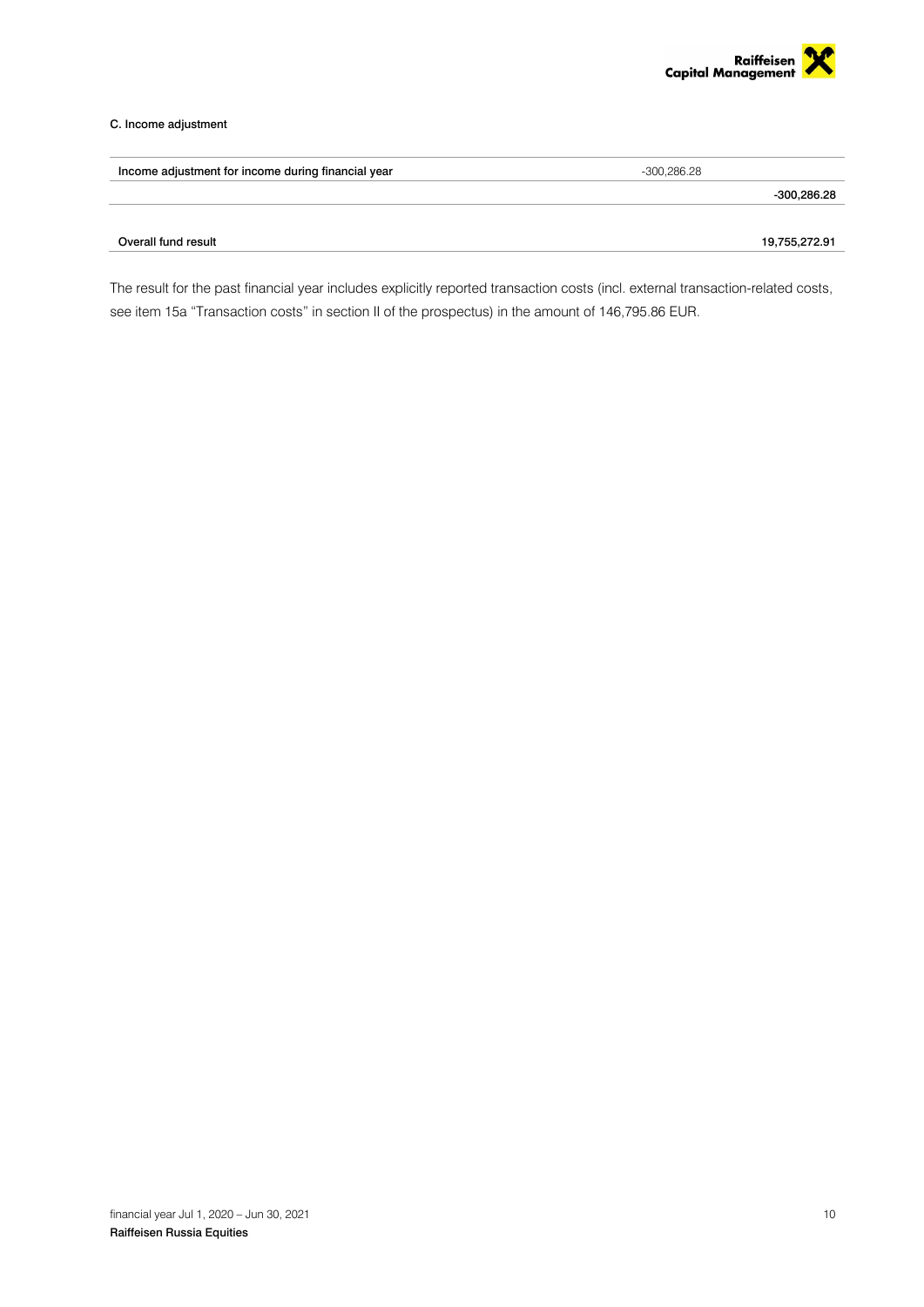

# Capital market report

After an extraordinary year in 2020, the financial markets have been much calmer and less spectacular in the first half of 2021. Share prices rose strongly almost everywhere, very often by double-digit percentages. European and especially Austrian shares showed particularly strong gains in the first half of the year. With rising expectations of a return to normality and a global economic upswing, the share prices of cyclical companies have also surged in the last six months. The same applies to the shares of many companies that have suffered the most during the pandemic and have all the greater potential for recovery once it is overcome. In the bond markets, prices weakened during the first quarter, but they have recovered somewhat recently. In the USA in particular, the first months of the new year saw a fairly strong rise in yields and correspondingly falling prices, especially for US government bonds with long maturities. This also affected emerging market bonds and, to a lesser extent, euro government bonds and investment grade corporate bonds. In contrast, the riskier bond segments (high-yield) still delivered significant positive returns in the first half of the year. The massive bond purchases by central banks continue to be the central pillar of support for government and corporate bonds. Government bonds in the developed economies are still trading at very low to extremely low yields. Commodity markets rallied strongly in the second half of 2020. Their upward trend continued this year. The oil price, which had fallen dramatically last year, is substantially higher now than it was immediately before the pandemic. The gold price, on the other hand, has meandered sideways to slightly downwards since late summer. Due to the recent rise in yields on US government bonds, gold has lost some of its appeal for investors. To the surprise of many market participants, the US dollar gained some ground against the euro in the first half of the year, while the Japanese yen weakened significantly. In the USA, the euro area and Japan, key interest rates are effectively at zero or even below. Their central banks are purchasing large amounts of government and corporate bonds. This trend started more than ten years ago and was accelerated and exacerbated by the pandemic. The historically unprecedented actions of the world's major central banks over the past twelve years reflected a pronounced weakness in global economic growth. While many regions returned to quite robust economic performance in the meantime, a global monetary policy turnaround failed to materialize. It seems farther away than ever. It is entirely uncertain how central banks will respond to any stronger, sustained inflationary pressures in the future. Unlike in the past, they have very little leeway to raise interest rates in view of the huge national debts. Bonds with an equivalent value of over 12 trillion dollars currently carry negative nominal yields. In December 2020, the figure was even as high as \$18 trillion. These extremely low bond yields represent a major challenge for bond investors. At the same time, they provide strong support for equity prices. Governments and central banks are trying to mitigate the worst economic distortions with massive aid programmes on a scale that would have been unimaginable only a short time ago, until the global economy can take off again. These huge fiscal packages will continue to impact the global economy even after the pandemic has abated. They will affect individual sectors and companies very differently, creating new winners and losers. At the same time, indebtedness is surging almost everywhere, which might cause new problems in the long term. The financial market environment remains highly challenging and could continue to be prone to major price fluctuations in almost all asset classes for the foreseeable future.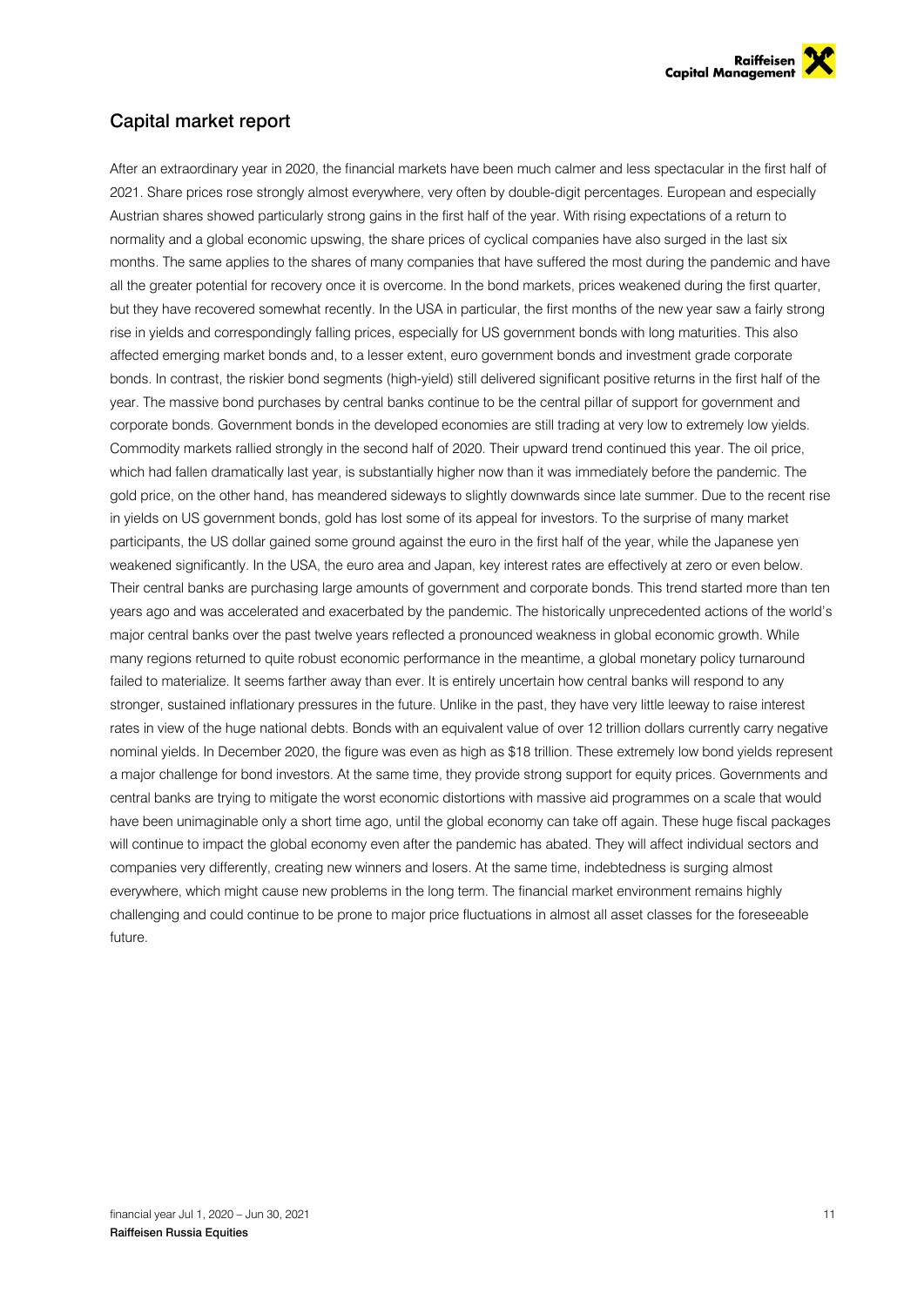

# Fund investment policy report

With the pandemic at least partially contained in the past accounting period, investors in the Russian stock market had a good year. The substantial global recovery of industry was particularly beneficial for a predominantly cyclical economy, such as the Russian one. We therefore introduced significant changes to the fund structure as of fall 2020. Defensive stocks, technology and other winners of the pandemic, such as food retail, were reduced, while financials, energy and metal, which profited particularly from the global economic rebound, were increased. However, profits were taken in the steel and mining segment due to a (potentially temporary) increase in tax charges. In a further positive development, a number of IPOs widened the stock market spectrum in the digital business, retail and paper production sectors. Since some of these offerings were made at unattractive prices, the fund did not participate in all IPOs. Although known as a critic of Russia, the new US President Joe Biden initiated dialogue with Vladimir Putin, thus easing the political situation to some degree. This reduced the risk of significant further sanctions.

Securities lending transactions were entered into in order to generate additional income.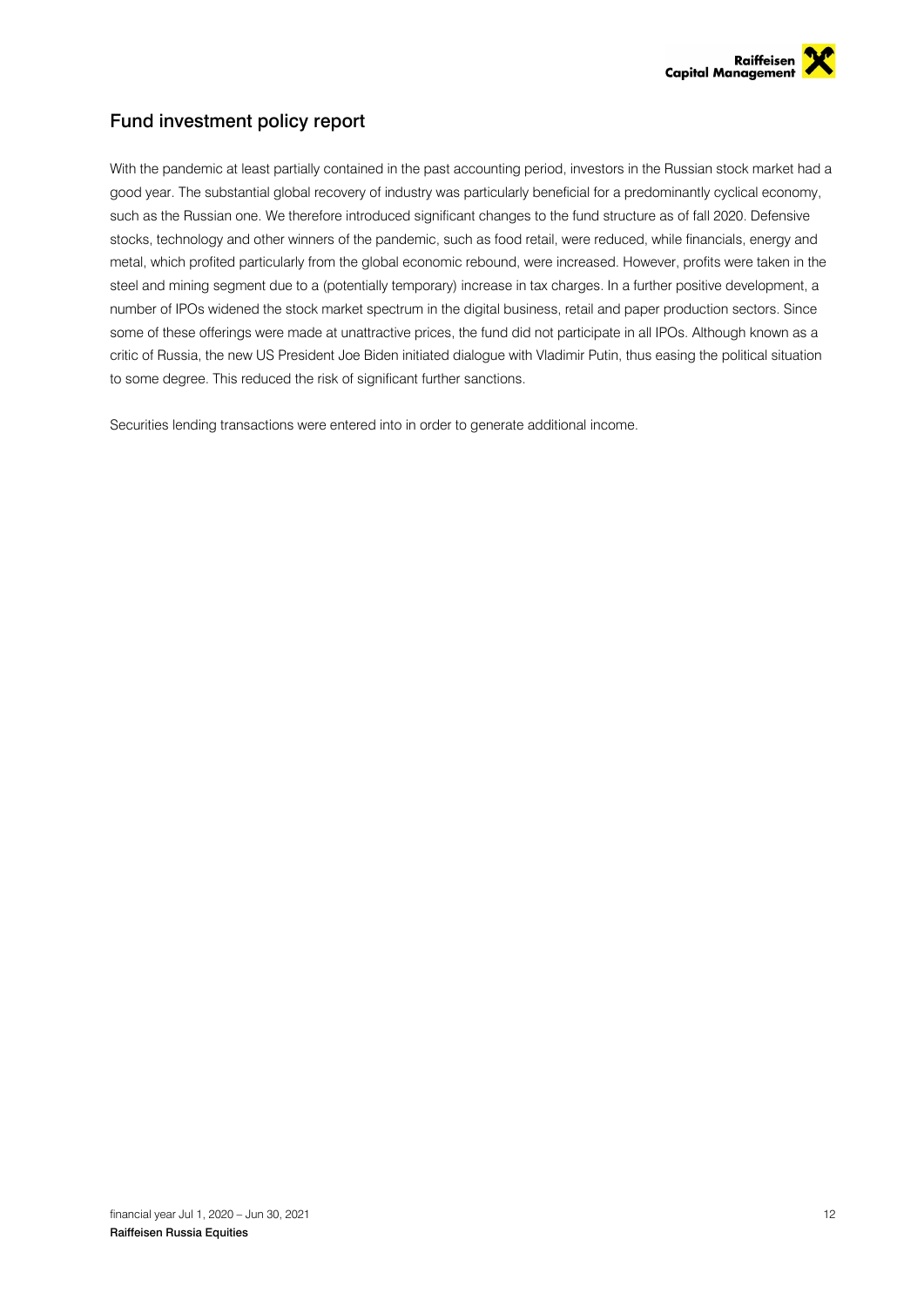

# Makeup of fund assets in EUR

Any discrepancies in terms of the market value or the share of the fund assets result from rounding-off.

UCITS refers to units in an undertaking for collective investment in transferable securities

- § 166 InvFG refers to units in investment funds in the form of "other asset portfolios"
- § 166 (1) item 2 InvFG refers to units in special funds

§ 166 (1) item 3 InvFG refers to units in undertakings for collective investment in transferable securities pursuant to § 166 (1) item 3 InvFG (such as alternative investments/hedge funds)

§ 166 (1) item 4 InvFG refers to units in real estate funds

| Type of security                                  | OGAW/§ 166 |            | Currency Market value in EUR | Share of fund |
|---------------------------------------------------|------------|------------|------------------------------|---------------|
|                                                   |            |            |                              | assets        |
|                                                   |            |            |                              |               |
| Equities                                          |            | <b>GBP</b> | 3,458,524.58                 | 4.25 %        |
| Equities                                          |            | <b>RUB</b> | 60,504,179.83                | 74.43%        |
| Equities                                          |            | <b>USD</b> | 1,359,805.12                 | 1.67%         |
| <b>Total Equities</b>                             |            |            | 65,322,509.53                | 80.35 %       |
| Equities ADR                                      |            | <b>RUB</b> | 1,551,461.78                 | 1.91%         |
| <b>Equities ADR</b>                               |            | <b>USD</b> | 4,691,307.86                 | 5.77 %        |
| <b>Total Equities ADR</b>                         |            |            | 6,242,769.64                 | 7.68%         |
| <b>Equities GDR</b>                               |            | <b>RUB</b> | 3,522,441.73                 | 4.33 %        |
| <b>Equities GDR</b>                               |            | <b>USD</b> | 5,607,326.83                 | 6.90%         |
| <b>Total Equities GDR</b>                         |            |            | 9,129,768.56                 | 11.23 %       |
| <b>Total securities</b>                           |            |            | 80,695,047.73                | 99.27 %       |
| <b>Bank balances/liabilities</b>                  |            |            |                              |               |
| Bank balances/liabilities in fund currency        |            |            | 86,673.58                    | 0.11%         |
| Bank balances/liabilities in foreign currency     |            |            | 310,065.27                   | 0.38%         |
| Total bank balances/liabilities                   |            |            | 396,738.85                   | 0.49%         |
| Accruals and deferrals                            |            |            |                              |               |
| Interest claims (on securities and bank balances) |            |            | $-10.66$                     | $-0.00%$      |
| Dividends receivable                              |            |            | 365,494.83                   | 0.45%         |
| Total accruals and deferrals                      |            |            | 365,484.17                   | 0.45%         |
| Other items                                       |            |            |                              |               |
| Various fees                                      |            |            | $-164,765.40$                | $-0.20%$      |
| Total other items                                 |            |            | -164,765.40                  | $-0.20%$      |
| <b>Total fund assets</b>                          |            |            | 81,292,505.35                | 100.00 %      |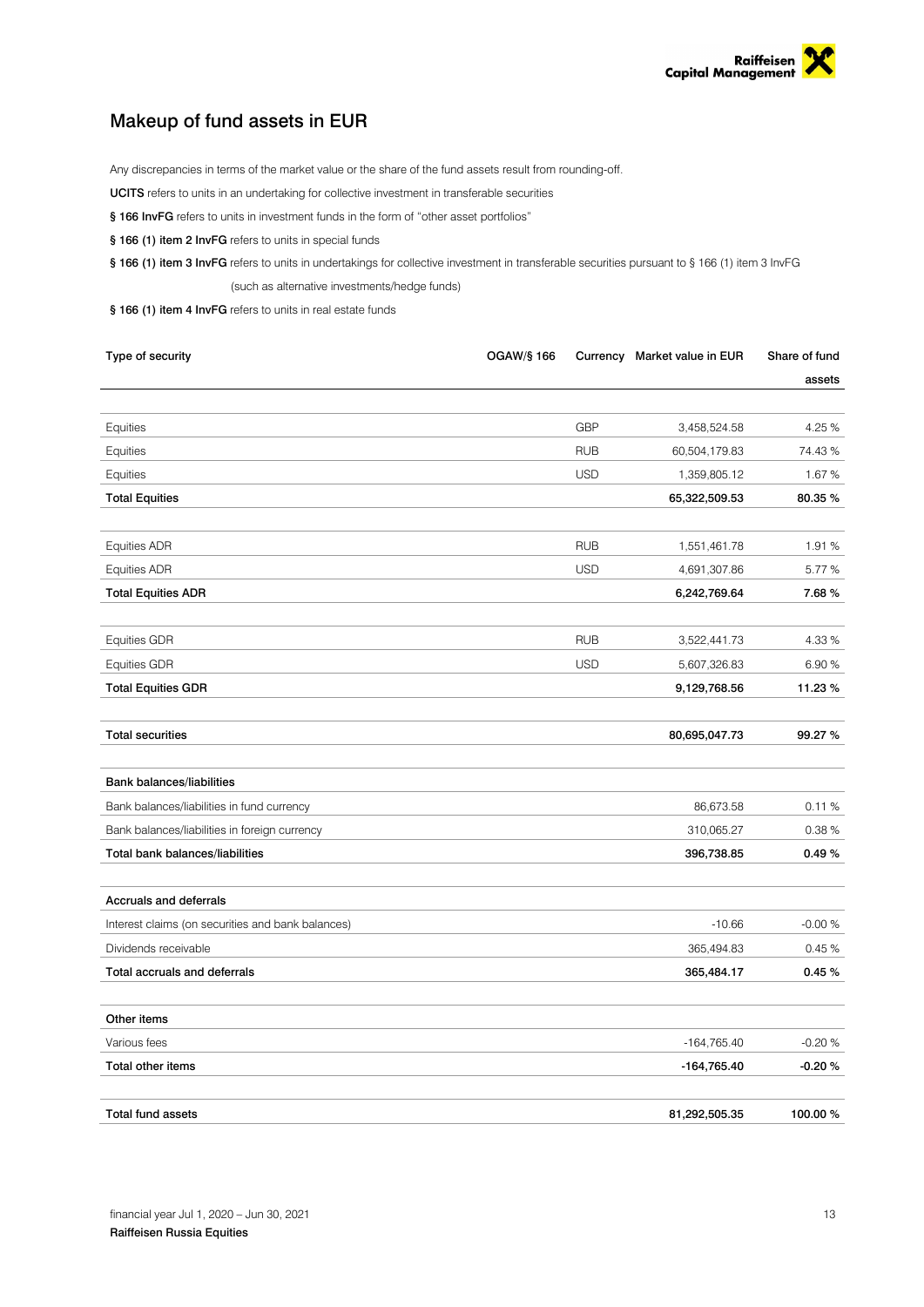# Portfolio of investments in EUR as of Jun 30, 2021

Dates indicated for securities refer to the issue and redemption dates. An issuer's right of premature redemption (where applicable) is not specified.

The securities marked with a "Y" have an open-ended maturity (is perpetual). The price for forward exchange transactions is indicated in the relevant counter currency for the currency in question.

Any discrepancies in terms of the market value or the share of the fund assets result from rounding-off.

UCITS refers to units in an undertaking for collective investment in transferable securities

§ 166 InvFG refers to units in investment funds in the form of "other asset portfolios"

§ 166 (1) item 2 InvFG refers to units in special funds

§ 166 (1) item 3 InvFG refers to units in undertakings for collective investment in transferable securities pursuant to § 166 (1) item 3 InvFG (such as alternative investments/hedge funds)

§ 166 (1) item 4 InvFG refers to units in real estate funds

| Type of security    | OGAW/§ 166   ISIN | Security title<br>Currency        |            | Volume        | Purchases                            | Sales         | Pool-/        | Price         | <b>Market value</b> | Share of fund |
|---------------------|-------------------|-----------------------------------|------------|---------------|--------------------------------------|---------------|---------------|---------------|---------------------|---------------|
|                     |                   |                                   |            | Units/Nom.    | In period under review<br>Units/Nom. |               | ILB<br>Factor |               | in EUR              | assets        |
|                     |                   |                                   |            |               |                                      |               |               |               |                     |               |
| Equities            | JE00B6T5S470      | POLYMETAL INTERNATIONAL PLC POLY  | GBP        | 190,490       | 27,000                               | 66,000        |               | 15.625000     | 3,458,524.58        | 4.25 %        |
| Equities            | RU0009062285      | AEROFLOT PJSC AFLT                | <b>RUB</b> | 600.000       | 600,000                              |               |               | 68,080000     | 472.002.58          | 0.58%         |
| Equities            | RU0007252813      | ALROSA PJSC ALRS                  | <b>RUB</b> | 2,042,823     | 1,380,000                            | 1,015,000     |               | 133.510000    | 3,151,505.79        | 3.88%         |
| Equities            | RU000A0JSQ90      | DETSKY MIR PJSC DSKY              | <b>RUB</b> | 230,190       | 328,290                              | 475,300       |               | 149.340000    | 397,224.63          | 0.49%         |
| Equities            | RU0007661625      | <b>GAZPROM PJSC GAZP</b>          | <b>RUB</b> | 2,101,500     | 955,200                              | 94,200        |               | 276.000000    | 6,702,117.70        | 8.24 %        |
| Equities            | RU000A0JPNM1      | <b>INTER RAO UES PJSC IRAO</b>    | <b>RUB</b> | 17,425,800    |                                      | 26,500,000    |               | 4.733500      | 953,122.41          | 1.17%         |
| Equities            | RU0009024277      | LUKOIL PJSC LKOH                  | <b>RUB</b> | 85,952        | 17,600                               | 1,800         |               | 6,679.000000  | 6,633,473.59        | 8.16%         |
| Equities            | RU000A0JKQU8      | MAGNIT PJSC MGNT                  | <b>RUB</b> | 50,700        |                                      | 13,300        |               | 5,305.500000  | 3,108,192.10        | 3.82%         |
| Equities            | RU0009084396      | MAGNITOGORSK IRON & STEEL WO MAGN | <b>RUB</b> | 500,000       | 850,000                              | 3,087,100     |               | 58.800000     | 339,719.84          | 0.42%         |
| Equities            | RU0007288411      | MMC NORILSK NICKEL PJSC GMKN      | <b>RUB</b> | 21,000        | 14,100                               | 4,300         |               | 24,746.000000 | 6,004,790.74        | 7.39 %        |
| Equities            | RU0007775219      | MOBILE TELESYSTEMS PJSC MTSS      | <b>RUB</b> | 374,880       |                                      | 373,600       |               | 340.450000    | 1,474,752.65        | 1.81%         |
| Equities            | RU000A0JR4A1      | MOSCOW EXCHANGE MICEX-RTS PJ MOEX | <b>RUB</b> | 1,119,760     | 76.700                               | 720,200       |               | 170.510000    | 2,206,217.77        | 2.71%         |
| Equities            | RU000A0DKVS5      | NOVATEK PJSC NVTK                 | <b>RUB</b> | 195,410       | 34,400                               | 23,800        |               | 1,522.000000  | 3,436,647.68        | 4.23 %        |
| Equities            | RU0009046452      | NOVOLIPETSK STEEL PJSC NLMK       | <b>RUB</b> | 660,000       | 345,000                              | 285,000       |               | 226.020000    | 1,723,710.71        | 2.12%         |
| Equities            | RU000A0JRKT8      | PHOSAGRO PJSC PHOR                | <b>RUB</b> | 34.260        | 4.000                                | 6.000         |               | 4.700.000000  | 1.860.624.74        | 2.29 %        |
| Equities            | RU000A0JP7J7      | PIK GROUP PJSC PIKK               | <b>RUB</b> | 58,000        | 58,000                               |               |               | 1.092.300000  | 732.054.65          | 0.90 %        |
| Equities            | RU000A0JNAA8      | POLYUS PJSC PLZL                  | <b>RUB</b> | 12.932        | 3,850                                | 6,070         |               | 13,910.000000 | 2,078,578.35        | 2.56 %        |
| Equities            | RU000A0J2Q06      | ROSNEFT OIL CO PJSC ROSN          | <b>RUB</b> | 470,700       | 353.700                              | 33,000        |               | 554.500000    | 3,015,916.57        | 3.71 %        |
| Equities            | RU0009029540      | SBERBANK OF RUSSIA PJSC SBER      | <b>RUB</b> | 2,075,870     | 580.300                              |               |               | 305.140000    | 7,319,355.96        | 9.00 %        |
| Equities            | RU000902955       | SBERBANK-PREFERENCE SBERP         | <b>RUB</b> | 55,900        |                                      |               |               | 281.020000    | 181,519.22          | 0.22 %        |
| Equities            | RU0009046510      | SEVERSTAL PJSC CHMF               | <b>RUB</b> | 137,700       | 45,000                               | 15,300        |               | 1,539.400000  | 2,449,395.96        | 3.01 %        |
| Equities            | RU0009029524      | SURGUTNEFTEGAS-PREFERENCE SNGSP   | <b>RUB</b> | 969,930       |                                      | 2,083,100     |               | 46.075000     | 516,391.77          | 0.64 %        |
| Equities            | RU0006944147      | TATNEFT PJSC - PREF TATNP         | <b>RUB</b> | 74,945        |                                      | 97,000        |               | 494.500000    | 428,235.37          | 0.53%         |
| Equities            | RU000903359       | <b>TATNEFT PJSC TATN</b>          | <b>RUB</b> | 379,000       | 245,300                              | 10,700        |               | 525.400000    | 2,300,927.07        | 2.83%         |
| Equities            | RU000A1025V3      | UNITED CO RUSAL INTERNATIONA RUAL | <b>RUB</b> | 300,000       | 500,000                              | 200,000       |               | 47.600000     | 165.006.78          | 0.20%         |
| Equities            | RU000A0JP5V6      | <b>VTB BANK PJSC VTBR</b>         | <b>RUB</b> | 2,254,292,100 | 2,254,292,100                        | 1,734,200,900 |               | 0.048630      | 1,266,741.60        | 1.56 %        |
| Equities            | NL0009805522      | YANDEX NV-A YNDX                  | <b>RUB</b> | 26,930        | 43,200                               | 23,900        |               | 5,096.600000  | 1,585,953.60        | 1.95 %        |
| Equities            | NL0009805522      | YANDEX NV-A YNDX                  | <b>USD</b> | 23,100        | 7.500                                | 26,500        |               | 70.080000     | 1,359,805.12        | 1.67%         |
| <b>Equities ADR</b> | US69269L1044      | OZON HOLDINGS PLC - ADR OZON      | <b>RUB</b> | 30,700        | 30,700                               |               |               | 4,373.500000  | 1,551,461.78        | 1.91%         |
| <b>Equities ADR</b> | US3682872078      | GAZPROM PJSC-SPON ADR OGZD        | <b>USD</b> | 219,970       |                                      | 107,000       |               | 7.540000      | 1,393,174.13        | 1.71%         |
| <b>Equities ADR</b> | US42207L1061      | HEADHUNTER GROUP PLC-ADR HHR      | <b>USD</b> | 18,300        | 7.400                                |               |               | 41.060000     | 631.161.70          | 0.78%         |

financial year Jul 1, 2020 – Jun 30, 2021 14

Raiffeisen Russia Equities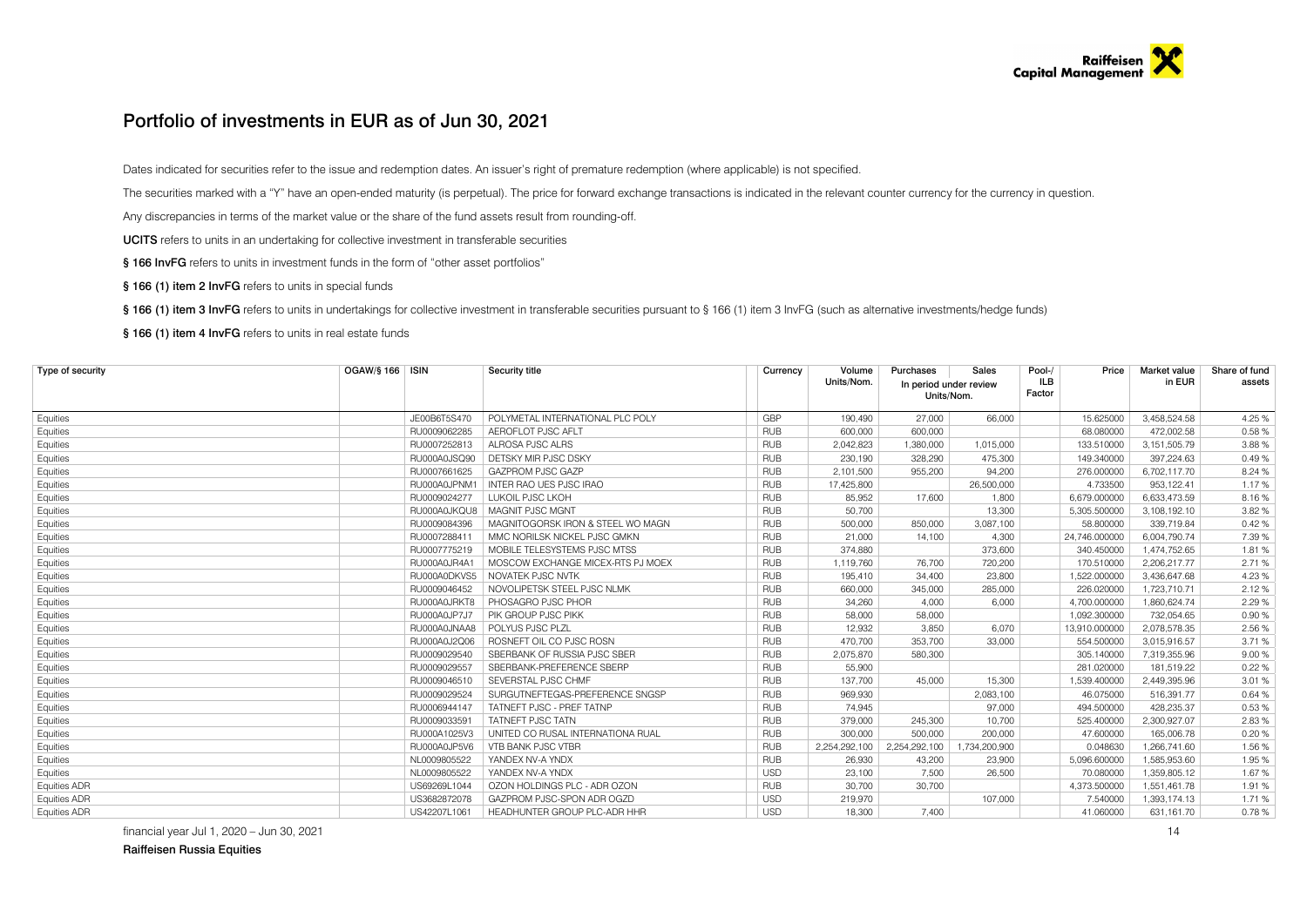

| Type of security                                                                                    | OGAW/§ 166   ISIN |              | Security title                    | Currency   | Volume<br>Units/Nom. | Purchases<br>In period under review<br>Units/Nom. | <b>Sales</b> | Pool-/<br><b>ILB</b><br>Factor | Price        | Market value<br>in EUR | Share of fund<br>assets |
|-----------------------------------------------------------------------------------------------------|-------------------|--------------|-----------------------------------|------------|----------------------|---------------------------------------------------|--------------|--------------------------------|--------------|------------------------|-------------------------|
| <b>Equities ADR</b>                                                                                 |                   | US69343P1057 | LUKOIL PJSC-SPON ADR LKOD         | <b>USD</b> | 17,700               | 10,100                                            | 3,600        |                                | 91.820000    | 1,365,152.46           | 1.68%                   |
| <b>Equities ADR</b>                                                                                 |                   | US55315J1025 | MMC NORILSK NICKEL PJSC-ADR MNOD  | <b>USD</b> | 27,738               |                                                   | 104,155      |                                | 34.000000    | 792,181.44             | 0.97%                   |
| <b>Equities ADR</b>                                                                                 |                   | US69269L1044 | OZON HOLDINGS PLC - ADR OZON      | <b>USD</b> | 800                  | 800                                               |              |                                | 59.270000    | 39,828.64              | 0.05%                   |
| <b>Equities ADR</b>                                                                                 |                   | US8766292051 | TATNEFT PAO-SPONSORED ADR ATAD    | <b>USD</b> | 7.340                |                                                   |              |                                | 43.230000    | 266,533.56             | 0.33%                   |
| <b>Equities ADR</b>                                                                                 |                   | US91822M1062 | VEON LTD VEON                     | <b>USD</b> | 137,500              | 137,500                                           |              |                                | 1.760000     | 203,275.93             | 0.25 %                  |
| <b>Equities GDR</b>                                                                                 |                   | US87238U2033 | TCS GROUP HOLDING-GDR REG S TCSG  | <b>RUB</b> | 49.000               | 51,900                                            | 2,900        |                                | 6,221.200000 | 3,522,441.73           | 4.33%                   |
| <b>Equities GDR</b>                                                                                 |                   | US46627J3023 | HALYK SAVINGS BANK-GDR REG S HSBK | <b>USD</b> | 64,708               |                                                   |              |                                | 15.420000    | 838,133.02             | 1.03%                   |
| <b>Equities GDR</b>                                                                                 |                   | US48581R2058 | JSC KASPI.KZ GDR-REG S KSPI       | <b>USD</b> | 11,900               | 21,900                                            | 10,000       |                                | 101.600000   | 1,015,573.29           | 1.25 %                  |
| <b>Equities GDR</b>                                                                                 |                   | US6698881090 | NOVATEK PJSC-SPONS GDR REG S NVTK | <b>USD</b> | 2.900                | 4,000                                             | 1,100        |                                | 211.000000   | 513,985.72             | 0.63%                   |
| <b>Equities GDR</b>                                                                                 |                   | US67011E2046 | NOVOLIPETSK STEEL PJSC-GDR NLMK   | <b>USD</b> | 42,084               |                                                   | 6,000        |                                | 31.200000    | 1,102,915.41           | 1.36%                   |
| <b>Equities GDR</b>                                                                                 |                   | US67812M2070 | ROSNEFT OIL CO PJSC-REGS GDR ROSN | <b>USD</b> | 115,681              | 189,681                                           | 74,000       |                                | 7.542000     | 732,856.87             | 0.90%                   |
| <b>Equities GDR</b>                                                                                 |                   | US87238U2033 | TCS GROUP HOLDING-GDR REG S TCS   | <b>USD</b> | 8,019                | 2,600                                             | 17,200       |                                | 84.860000    | 571,602.13             | 0.70%                   |
| <b>Equities GDR</b>                                                                                 |                   | US98387E2054 | X 5 RETAIL GROUP NV-REGS GDR FIVE | <b>USD</b> | 28,100               |                                                   | 65,300       |                                | 35.260000    | 832,260.39             | 1.02%                   |
| Total licensed securities admitted to trading on the official market or<br>another regulated market |                   |              |                                   |            |                      |                                                   |              |                                |              | 80,695,047.73          | 99.27%                  |
|                                                                                                     |                   |              |                                   |            |                      |                                                   |              |                                |              |                        |                         |
| <b>Total securities</b>                                                                             |                   |              |                                   |            |                      |                                                   |              |                                |              | 80,695,047.73          | 99.27%                  |
| <b>Bank balances/liabilities</b>                                                                    |                   |              |                                   |            |                      |                                                   |              |                                |              |                        |                         |
|                                                                                                     |                   |              |                                   | <b>EUR</b> |                      |                                                   |              |                                |              | 86,673.58              | 0.11%                   |
|                                                                                                     |                   |              |                                   | <b>USD</b> |                      |                                                   |              |                                |              | 310,065.27             | 0.38%                   |
| Total bank balances/liabilities                                                                     |                   |              |                                   |            |                      |                                                   |              |                                |              | 396,738.85             | 0.49%                   |
| Accruals and deferrals                                                                              |                   |              |                                   |            |                      |                                                   |              |                                |              |                        |                         |
| Interest claims (on securities and bank balances)                                                   |                   |              |                                   |            |                      |                                                   |              |                                |              | $-10.66$               | $-0.00%$                |
| Dividends receivable                                                                                |                   |              |                                   |            |                      |                                                   |              |                                |              | 365.494.83             | 0.45 %                  |
| Total accruals and deferrals                                                                        |                   |              |                                   |            |                      |                                                   |              |                                |              | 365,484.17             | 0.45 %                  |
| Other items                                                                                         |                   |              |                                   |            |                      |                                                   |              |                                |              |                        |                         |
| Various fees                                                                                        |                   |              |                                   |            |                      |                                                   |              |                                |              | $-164,765.40$          | $-0.20%$                |
| <b>Total other items</b>                                                                            |                   |              |                                   |            |                      |                                                   |              |                                |              | -164,765.40            | $-0.20%$                |
|                                                                                                     |                   |              |                                   |            |                      |                                                   |              |                                |              |                        |                         |
| <b>Total fund assets</b>                                                                            |                   |              |                                   |            |                      |                                                   |              |                                |              | 81.292.505.35          | 100.00%                 |

| <b>ISIN</b>  | Income class |                                         | Currency   | Net asset value per unit | Units in circulation |
|--------------|--------------|-----------------------------------------|------------|--------------------------|----------------------|
| AT0000A07FQ5 |              | income-distributing                     | <b>EUF</b> | 106.34                   | 25,742.426           |
| AT0000A1TW88 |              | income-distributing                     | <b>EUF</b> | 142.22                   | 2,697.826            |
| AT0000A07FR3 |              | income-retaining                        | <b>EUF</b> | 126.94                   | 400.209.258          |
| AT0000A1TW70 |              | income-retaining                        | <b>EUF</b> | 151.94                   | 35,189.789           |
| AT0000A0LSR3 |              | full income-retaining (outside Austria) | <b>EUF</b> | 145.08                   | 2,765.122            |
| AT0000A07FS1 |              | full income-retaining (outside Austria) | EUF        | 130.15                   | 166.094.066          |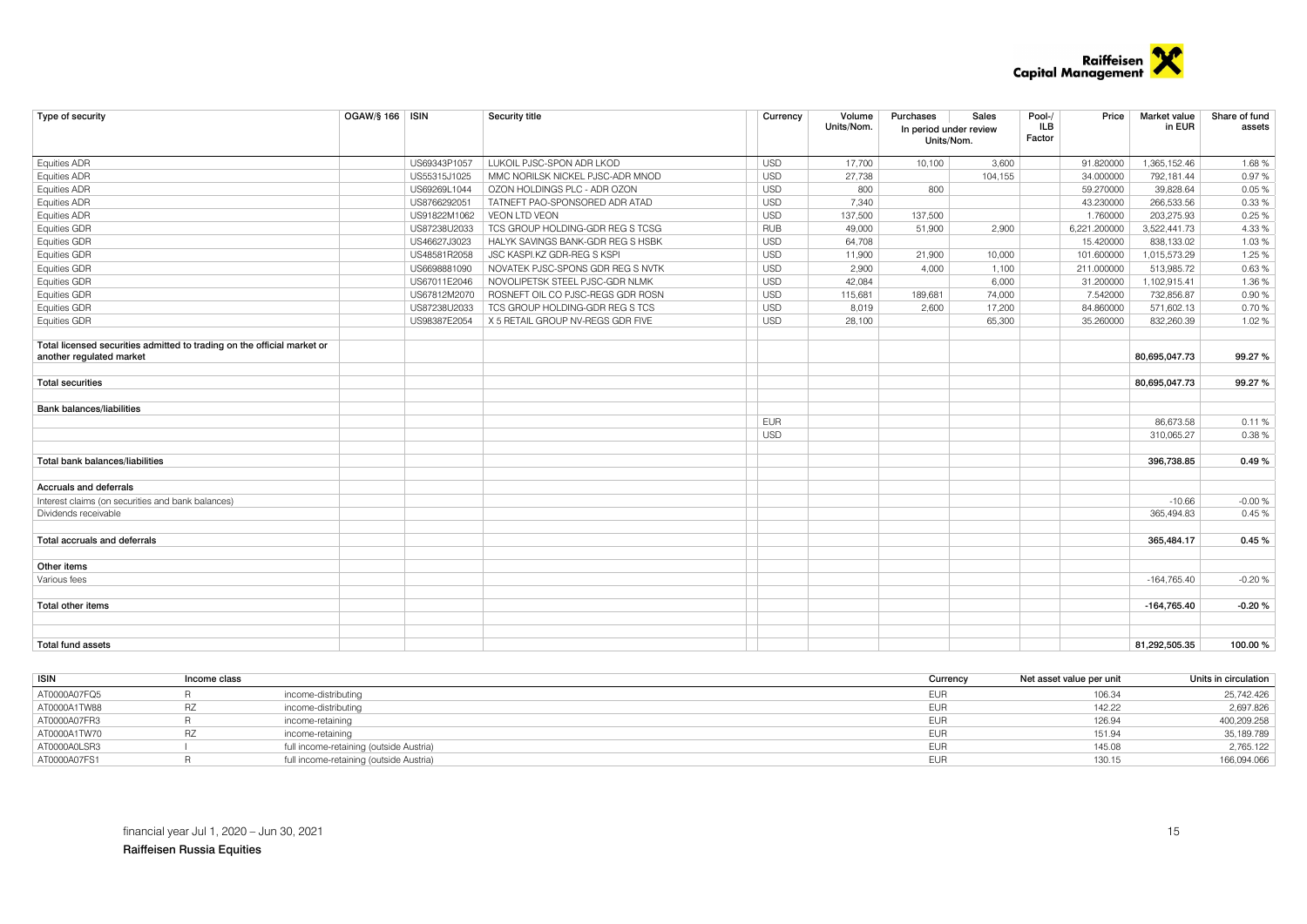

#### Frozen securities forming part of the portfolio of investments (securities lending transactions)

| <b>ISIN</b>  | Security title               | Currencv | Volume Jun 30, 2021 |
|--------------|------------------------------|----------|---------------------|
| US69269L1044 | OZON HOLDINGS PLC - ADR OZON |          | 30,700              |
| US48581R2058 | JSC KASPI.KZ GDR-REG S KSPI  | USD      | 11,900              |
| US69269L1044 | OZON HOLDINGS PLC - ADR OZON | USL      | 800                 |

#### Exchange rates

#### Foreign currency assets were converted into EUR on the basis of the exchange rates applicable on Jun 29, 2021

| Currency              |     | Price (1 EUR $=$ ) |
|-----------------------|-----|--------------------|
| <b>British Pound</b>  | GRE | 0.860600           |
| <b>Russian Rubles</b> |     | 86.541900          |
| US Dollars            |     | .190500            |

#### Securities purchases and sales during the period under review not listed under the portfolio of assets:

| Type of security    | <b>ISIN</b><br>OGAW/§ 166 | Security title                    | Currency   | Purchases        | Sales     |  |
|---------------------|---------------------------|-----------------------------------|------------|------------------|-----------|--|
|                     |                           |                                   |            | <b>Additions</b> | Disposals |  |
| Equities            | GB00B0HZPV38              | KAZ MINERALS PLC KAZ              | GBP        | 50,000           | 50,000    |  |
| Equities            | GB0031544546              | PETROPAVLOVSK PLC POG             | GBP        |                  | 4,600,000 |  |
| Equities            | RU0009062467              | GAZPROM NEFT PJSC SIBN            | <b>RUB</b> |                  | 50,000    |  |
| Equities            | RU000A0JPFP0              | LSR GROUP PJSC LSRG               | <b>RUB</b> |                  | 30,600    |  |
| Equities            | RU000A0JPGA0              | M VIDEO PJSC MVID                 | <b>RUB</b> | 24,000           | 24,000    |  |
| Equities            | RU0008943394              | ROSTELECOM PJSC RTKM              | <b>RUB</b> |                  | 187,700   |  |
| Equities            | RU000A0DQZE3              | SISTEMA PJSFC AFKS                | <b>RUB</b> | 1,497,500        | 1,497,500 |  |
| Equities            | RU0008926258              | SURGUTNEFTEGAS PJSC SNGS          | <b>RUB</b> |                  | 1,439,300 |  |
| <b>Equities ADR</b> | US74735M1080              | QIWI PLC-SPONSORED ADR QIWI       | <b>USD</b> | 2,100            | 40,800    |  |
| Equities ADR        | US8688612048              | SURGUTNEFTEGAS-SP ADR SGGD        | <b>USD</b> |                  | 38,304    |  |
| Equities GDR        | US98387E2054              | X 5 RETAIL GROUP NV-REGS GDR FIVE | <b>RUB</b> |                  | 14,700    |  |
| Equities GDR        | US29760G1031              | ETALON GROUP-GDR REG S ETLN       | <b>USD</b> |                  | 291,338   |  |
| Equities GDR        | US52634T2006              | LENTA PLC LNTA                    | <b>USD</b> | 61,300           | 156,900   |  |
| <b>Equities GDR</b> | US5603172082              | MAIL.RU GROUP-GDR REGS MAIL       | <b>USD</b> | 5.200            | 44,500    |  |
| <b>Equities GDR</b> | US8181503025              | SEVERSTAL - GDR REG S SVST        | <b>USD</b> |                  | 162,590   |  |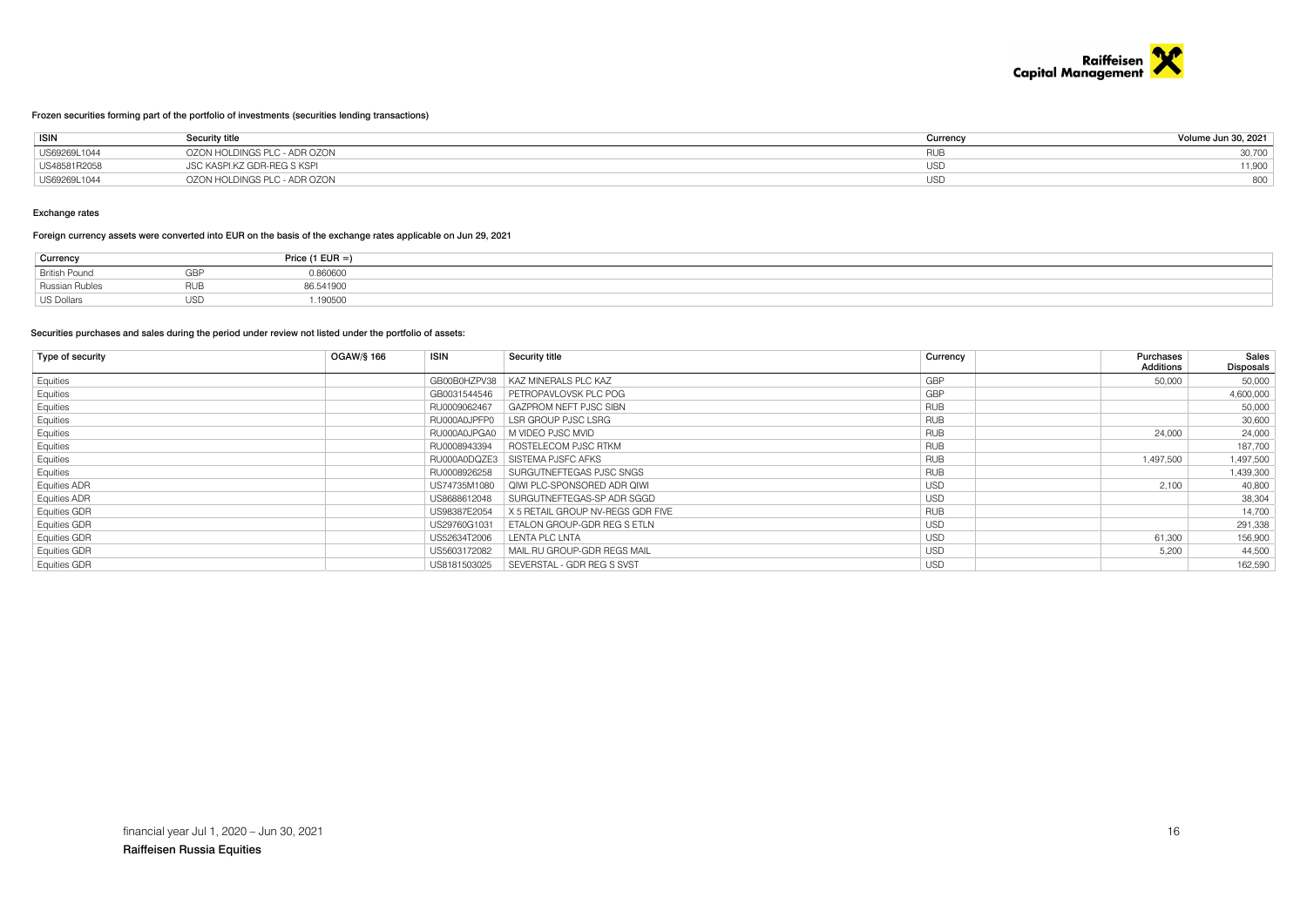

### Further information on securities lending transactions

Overall risk (exposure) (securities loaned as of the reporting date versus fund volume):

3.21 %

Value of loaned securities: 2,606,863.71 EUR

Proportion of assets eligible for lending transactions: 3.23 %

On the reporting date Jun 30, 2021 the following securities had been lent:

| <b>ISIN</b>  | Security title               | Regulated     |            | Currency Asset class | Issuer            | Ratino | Volume Jun 30, | Market value        | Share of    |
|--------------|------------------------------|---------------|------------|----------------------|-------------------|--------|----------------|---------------------|-------------|
|              |                              | market        |            |                      |                   |        | 2021           | (incl. any interest | fund assets |
|              |                              |               |            |                      |                   |        |                | accrued) Jun 30,    |             |
|              |                              |               |            |                      |                   |        |                | 2021                |             |
| US48581R2058 | JSC KASPI.KZ GDR-REG S KSPI  | <b>LISTED</b> | <b>USD</b> | Equities             | Kaspi.KZ JSC      | n.v.   | 11,900         | 1,015,573.29        | 1.25 %      |
| US69269L1044 | OZON HOLDINGS PLC - ADR OZON | <b>LISTED</b> | <b>USD</b> | Equities             | Ozon Holdings PLC | n.v.   | 800            | 39,828.64           | 0.05%       |
| US69269L1044 | OZON HOLDINGS PLC - ADR OZON | <b>LISTED</b> | <b>RUB</b> | Equities             | Ozon Holdings PLC | n.v.   | 30,700         | 1,551,461.78        | 1.91%       |

• Identity of the counterparties for securities lending transactions:

Raiffeisen Bank International AG (as a recognized securities lending system within the meaning of § 84 InvFG)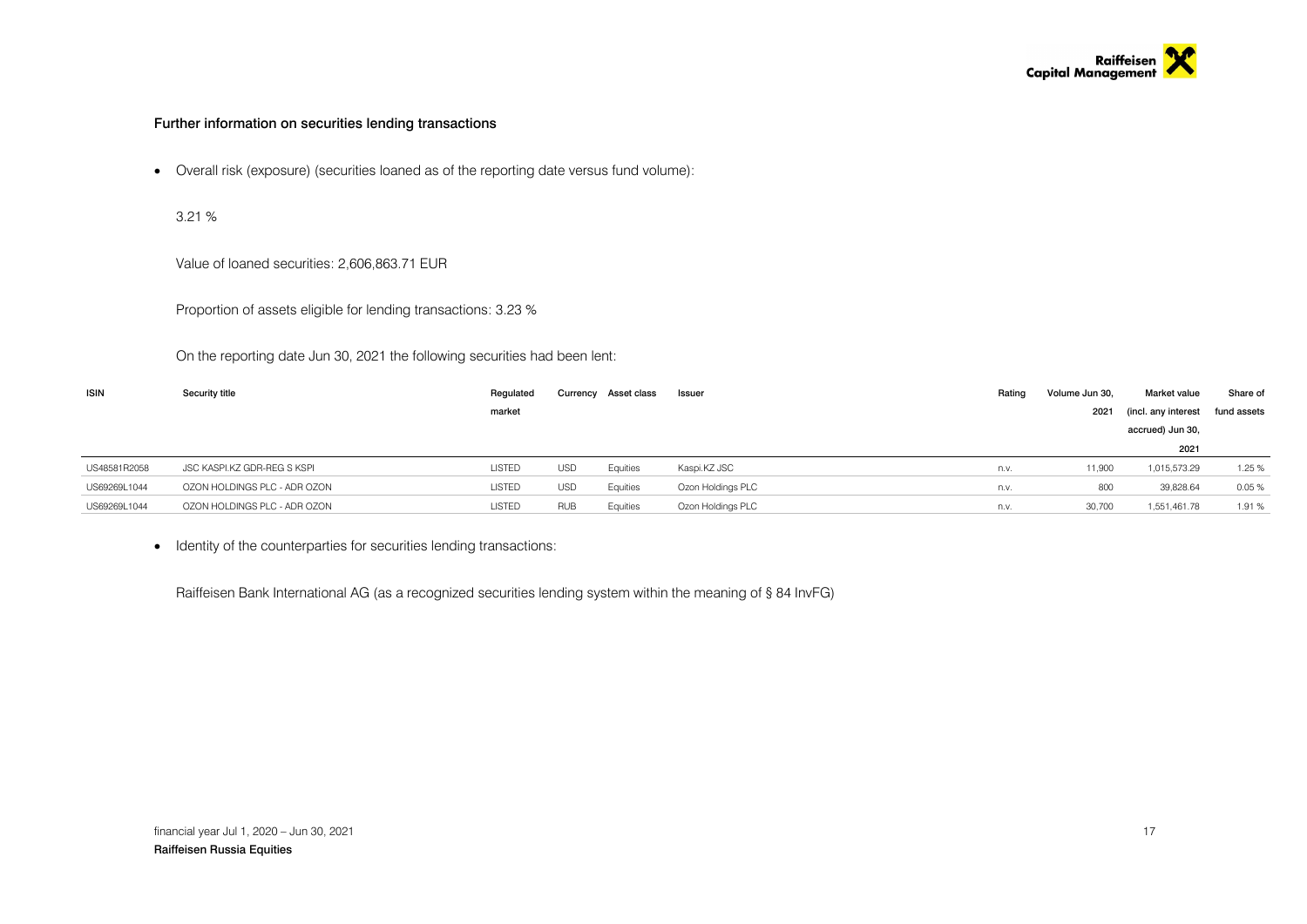• Nature and value of eligible collateral received by the investment fund versus the counterparty risk:

Under the master agreement on securities lending transactions concluded between the management company and Raiffeisen Bank International AG, Raiffeisen Bank International AG is obliged to provide collateral for loaned securities. Bonds, equities and units in investment funds are permitted as collateral. The bonds used as collateral may be issued by sovereigns, supranational issuers and/or companies etc. No stipulations apply in relation to the terms of these bonds. Within the scope of provision of collateral, pursuant to § 4 of the Austrian Securities Lending and Repurchase Agreement Ordinance (Verordnung zu Wertpapierleih- und Pensionsgeschäften, WPV), diversification and correlation with risk diversification achieved through quantitative issuer limits in particular and appropriate liquidity for collateral for the purpose of tradability and realizability will be ensured. This collateral will be valued on each banking day, subject to an add-on compared to the valuation of the securities loaned from the fund in accordance with provisions of EU Regulation 575/2013 (CRR). For bonds, this add-on will be determined on the basis of the credit rating of the issuer and the remaining term of the bond and will amount to no less than 0.5 %. For equities and units in investment funds, this add-on will amount to 10.607 %. The value of the required collateral, thus calculated, will result in the ongoing overcollateralization of the fund's outstanding securities lending positions.

On the reporting date the collateral had the following makeup:

| <b>ISIN</b>  | Security title                    | Regulated | Currency   | Asset class | Issuer                    | Rating | Volume Jun 30. | Market value in    |
|--------------|-----------------------------------|-----------|------------|-------------|---------------------------|--------|----------------|--------------------|
|              |                                   | market    |            |             |                           |        | 2021           | portfolio currency |
| IT0003132476 | ENI SPA ENI                       | LISTED    | <b>EUR</b> | Equities    | Eni SpA                   |        | 350,000        | 3,618,300.00       |
| US01609W1027 | ALIBABA GROUP HOLDING-SP ADR BABA | LISTED    | <b>USD</b> | Equities    | Alibaba Group Holding Ltd |        | 10.000         | 1,927,257.45       |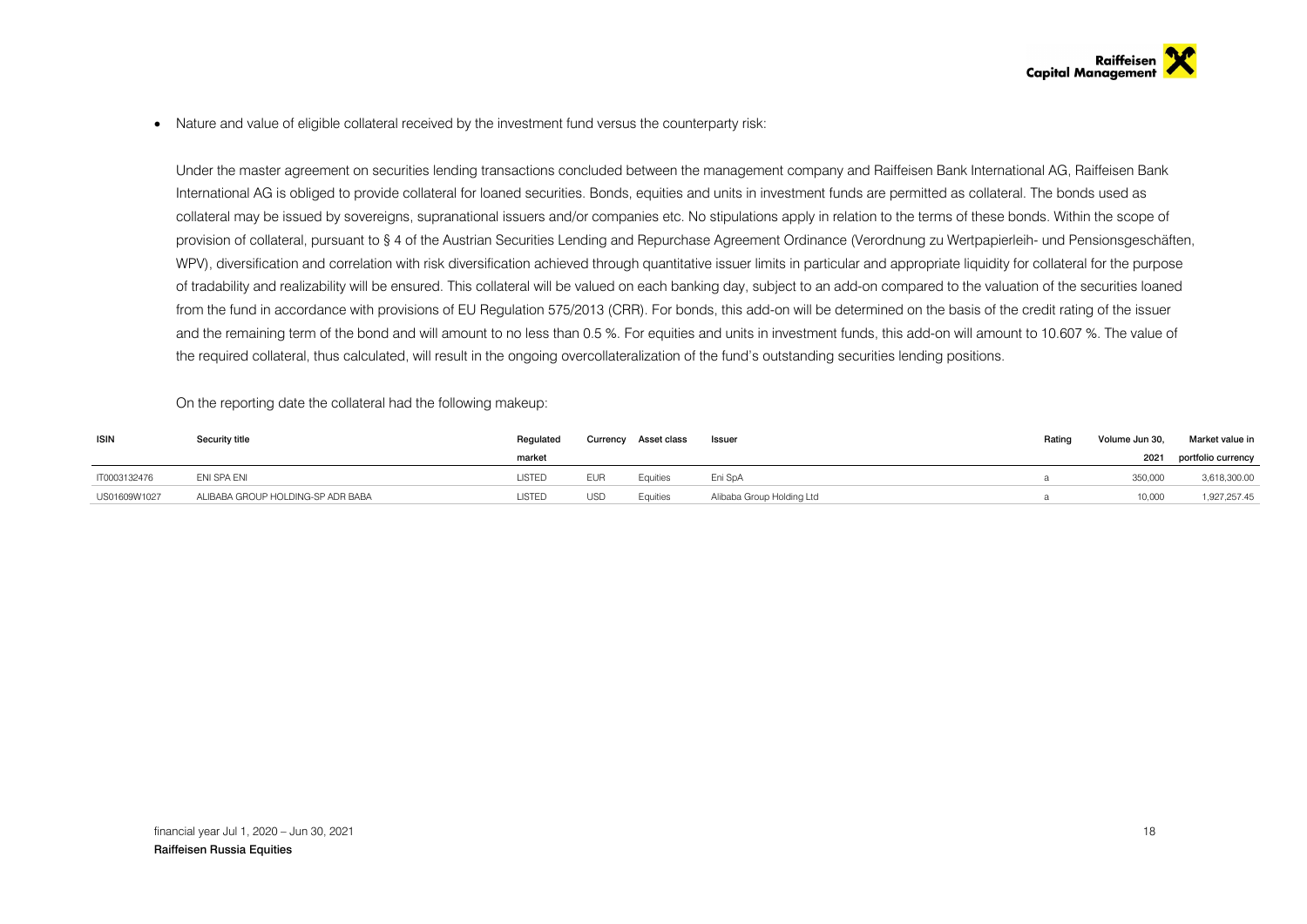

In relation to securities lending transactions, the investment fund is not entirely collateralized by means of securities which are either issued or guaranteed by an EEA member state.

Collateral holding period: unlimited

Period of securities lending:

| Duration / Days | $<$ 1 dav | 1-7 days | 7-30 days | 30-90 days | 90-360 days |
|-----------------|-----------|----------|-----------|------------|-------------|
|                 | 0 %       | ገ %      | 0 %       | $0\%$      | 100 %       |

Country of counterparty (Raiffeisen Bank International AG): Austria Settlement: bilateral

• Reuse of collateral:

Collateral received is not reused.

Custody of collateral which the investment fund has received in connection with securities lending transactions:

The collateral will be held in a separate sub-account with the custodian bank/depositary for each fund.

Custody of collateral which the investment fund has provided in connection with securities lending transactions:

Within the limits stipulated by law (§ 84 InvFG), the management company is merely permitted to lend securities to third parties. However, it is not permitted to borrow securities. Accordingly, the investment fund will not provide any collateral within the scope of securities lending transactions.

 Fees, direct and indirect operating costs and income of the investment fund resulting from securities lending transactions during the accounting period:

Income: 18,522.17 EUR (of which 100 % from securities lending transactions) Costs: N/A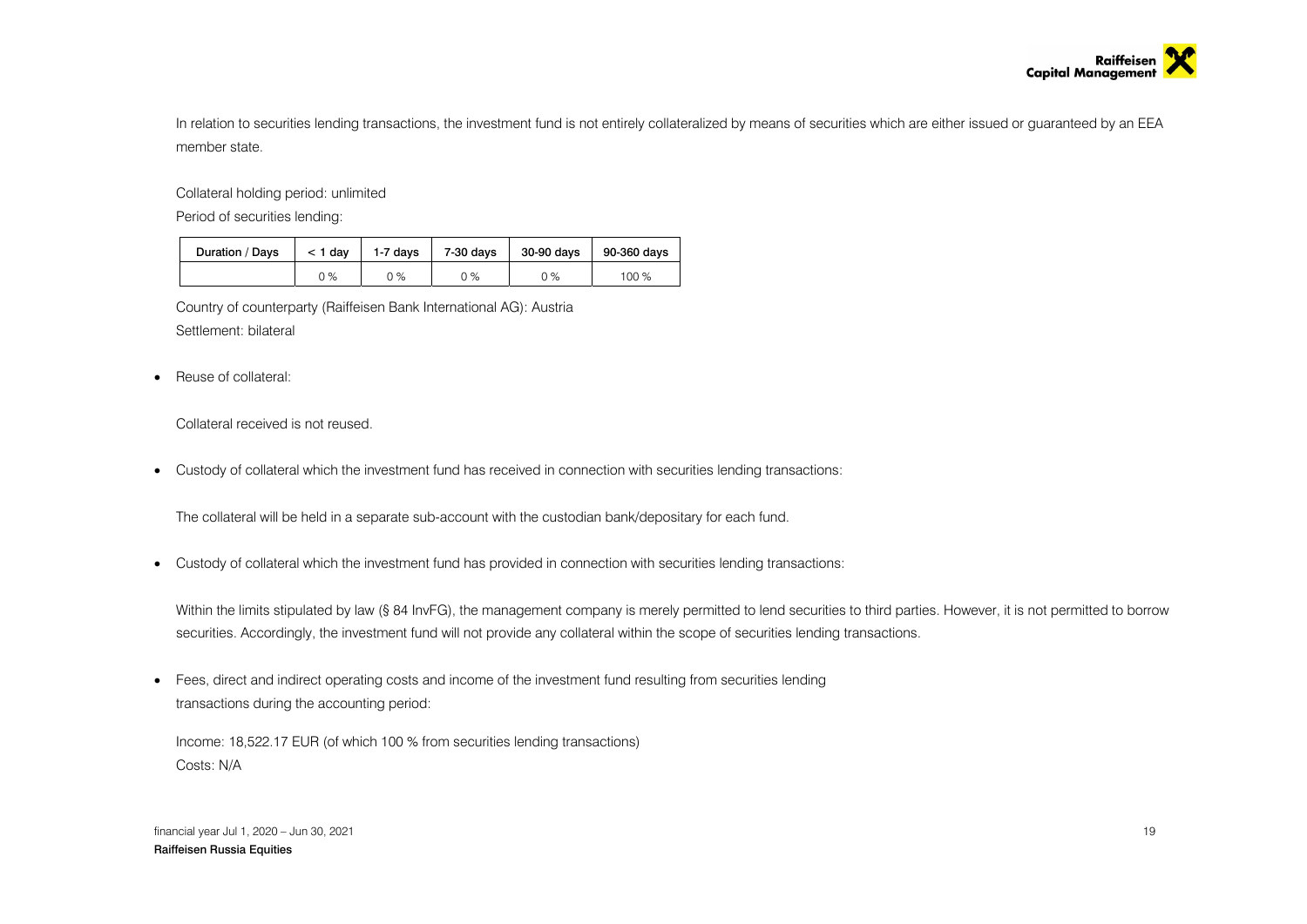

### Further information on repurchase agreements

During the reporting period, no repurchase agreements were concluded on behalf of the fund. Accordingly, the information concerning repurchase agreements which is stipulated in § 8 of the Austrian Securities Lending and Repurchase Agreement Ordinance and Art. 13 of Regulation (EU) No. 2015/2365 is not required.

### Total return swaps and similar derivative instruments

A total return swap is a credit derivative instrument. Income and fluctuations in the value of the underlying financial instrument (underlying instrument or reference asset) are exchanged for fixed interest payments.

The fund did not enter into total return swaps or similar derivative instruments in the period under review.

# Calculation method for overall risk

Calculation method for overall risk Simplified approach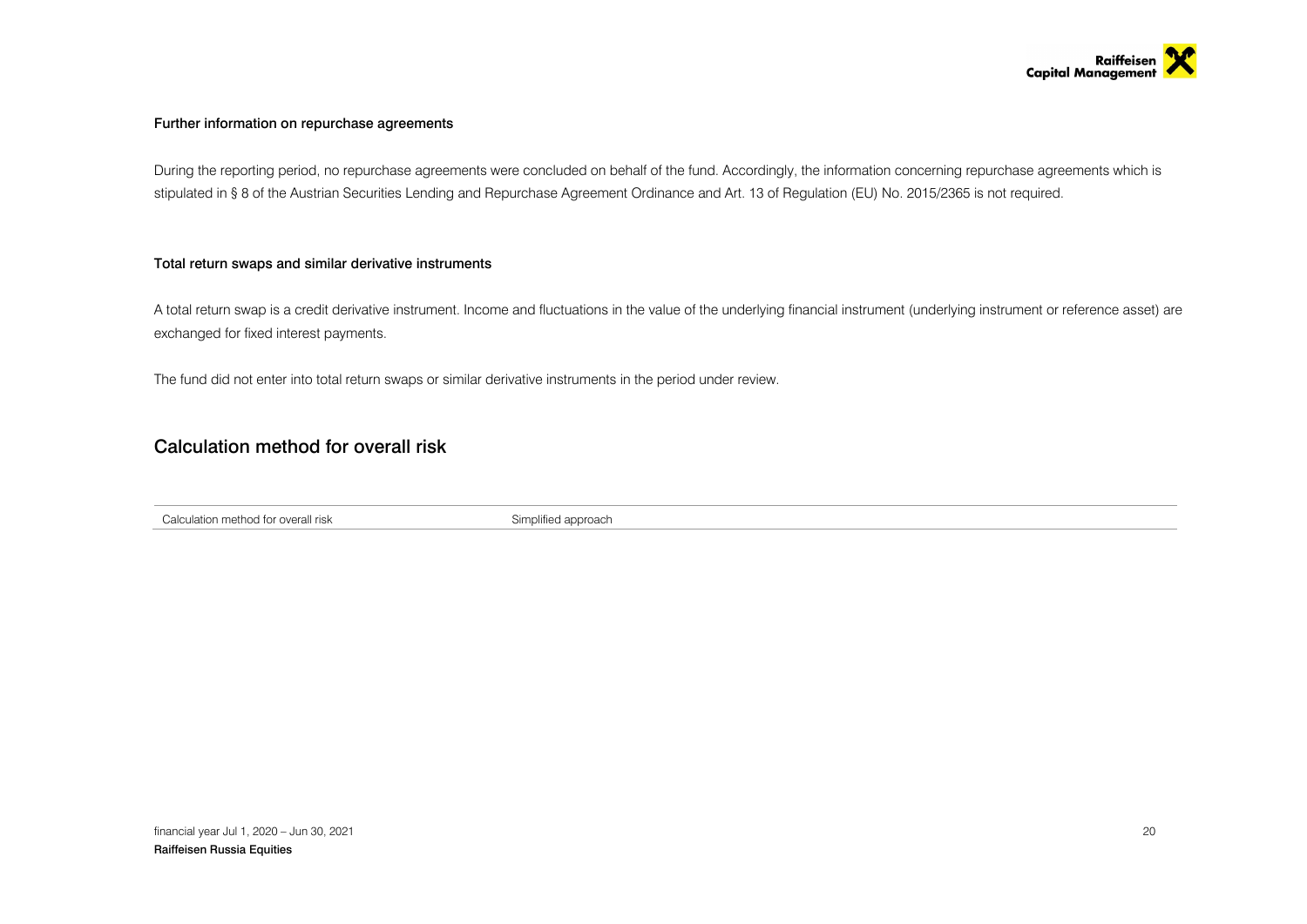# Remuneration paid to the employees of Raiffeisen Kapitalanlage-Gesellschaft m.b.H. in EUR (financial year 2020 of Raiffeisen Kapitalanlage-Gesellschaft m.b.H.)

| Total number of employees                                                                | 254           |
|------------------------------------------------------------------------------------------|---------------|
| Number of risk-bearers                                                                   | 87            |
|                                                                                          |               |
| Fixed remuneration                                                                       | 23,931,425.80 |
| Variable remuneration (bonuses)                                                          | 2,322,302.82  |
| Total remuneration for employees                                                         | 26,253,728.62 |
|                                                                                          |               |
| of which remuneration for managing directors                                             | 1,409,459.32  |
| of which remuneration for managers (risk-bearers)                                        | 2,280,802.18  |
| of which remuneration for other risk-bearers                                             | 9,420,732.02  |
| of which remuneration for employees in positions of control                              | 252,499.82    |
| of which remuneration for employees in the same income bracket as managing directors and |               |
| risk-bearers due to their overall remuneration                                           | 0.00          |
| Total remuneration for risk-bearers                                                      | 13,363,493.34 |

 The remuneration guidelines ("remuneration guidelines") issued by Raiffeisen Kapitalanlage-Gesellschaft m.b.H. serve as a binding framework for fulfillment of the remuneration policy and practice requirements stipulated in §§ 17 (a) to (c) of the Austrian Investment Fund Act (InvFG), § 11 of the Austrian Alternative Investment Fund Managers Act (AIFMG) and Enclosure 2 to § 11 AIFMG. Fixed and variable remuneration components are determined on the basis of these remuneration guidelines.

Raiffeisen Kapitalanlage-Gesellschaft m.b.H. has established a systematic, structured, differentiating and incentivizing compensation system which reflects the company's values as well as clear and consistent outline conditions. Its employees' compensation comprises fixed salary components as well as variable salary components for some positions. This remuneration – in particular, the variable salary component (where applicable) – reflects an objective organizational structure ("job grades").

Compensation is determined on the basis of regular market comparisons and in accordance with local remuneration practice. The goal is to encourage employees' long-term loyalty to the company while also promoting their performance and their development within the framework of a management or specialist career path. At Raiffeisen Kapitalanlage-Gesellschaft m.b.H., an employee's basic salary (fixed remuneration) is nondiscretionary remuneration which does not vary in accordance with the performance of the company (earnings before interest and tax) or of the specific employee (individual target achievement). It primarily reflects relevant professional experience and organizational responsibility, as outlined in the employee's job description as part of his terms of employment. The employee's fixed salary is determined on the basis of his market value, his individual qualifications and the position which he holds at Raiffeisen Kapitalanlage-Gesellschaft m.b.H. Raiffeisen Kapitalanlage-Gesellschaft m.b.H. uses all of the standard remuneration management instruments (e.g. domestic and foreign remuneration studies, salary bands, position grading).

The employee's variable salary reflects the achievement of company and performance targets which are specified and reviewed within the scope of a performance management process. Employees' targets are specified on the basis of the company's strategic targets, the targets of their organizational unit or department and their function. Target agreements are concluded and the employee's level of target achievement (= performance) is determined through annual performance appraisals ("MBO system").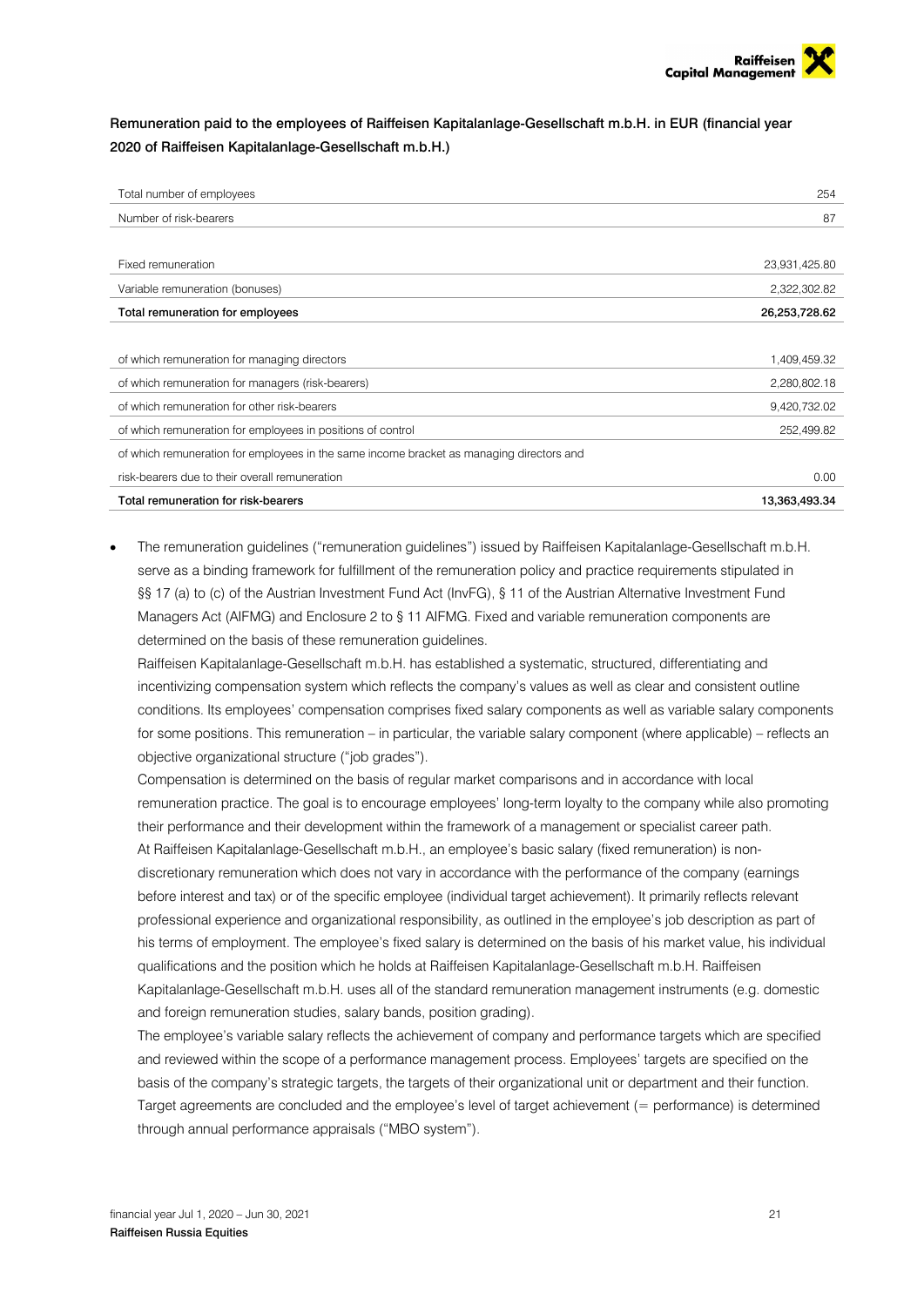The target structure at Raiffeisen Kapitalanlage-Gesellschaft m.b.H. differentiates between qualitative targets – which include individual targets or division and department targets – and quantitative targets, e.g. performance and income targets, and also quantifiable project targets. Every manager is also assigned management targets. Quantitative one-year or multiple-year targets also apply within the scope of the company's core activities of sales and fund management.

- Since the performance period 2015, in accordance with the regulatory requirements a portion of the variable remuneration for risk-bearers is paid out in the form of units in an investment fund managed by Raiffeisen Kapitalanlage-Gesellschaft m.b.H. In addition, as required by law portions of the variable remuneration of riskbearers are deferred and paid out over a period of several years.
- The supervisory board of Raiffeisen Kapitalanlage-Gesellschaft m.b.H. resolves the general remuneration policy principles specified by the remuneration committee, reviews them at least once a year and is responsible for their implementation and for monitoring of this issue. The supervisory board most recently fulfilled this duty on Nov 23, 2020. It has not identified any need for changes or any irregularities in relation to the remuneration policy of Raiffeisen Kapitalanlage-Gesellschaft m.b.H.
- In addition, at least once per year a central and independent internal review determines whether the company's remuneration policy has been implemented in accordance with the applicable remuneration regulations and procedures. The internal auditing division of Raiffeisen Kapitalanlage-Gesellschaft m.b.H. published its most recent report on Aug 17, 2021. This report has not resulted in any material findings concerning the remuneration policy of Raiffeisen Kapitalanlage-Gesellschaft m.b.H.
- The remuneration policy of Raiffeisen Kapitalanlage-Gesellschaft m.b.H. has not been subject to any significant changes in the reporting period.

### Remuneration principles of Raiffeisen Kapitalanlage-Gesellschaft m.b.H.

- The remuneration principles of Raiffeisen Kapitalanlage-Gesellschaft m.b.H. support the business strategy and the long-term goals, interests and values of the company and of the investment funds managed by Raiffeisen Kapitalanlage-Gesellschaft m.b.H.
- The remuneration principles of Raiffeisen Kapitalanlage-Gesellschaft m.b.H. include measures to avoid conflicts of interest.
- The remuneration principles and policies of Raiffeisen Kapitalanlage-Gesellschaft m.b.H. are consistent with and promote sound and effective risk-taking practices and avoid incentives for any inappropriate risk-taking propensity which exceed the level of risk tolerated by Raiffeisen Kapitalanlage-Gesellschaft m.b.H. or the investment funds under its management.
- The total amount of variable remuneration will not limit the capacity of Raiffeisen Kapitalanlage-Gesellschaft m.b.H. to strengthen its capital base.
- Variable remuneration is not paid by means of instruments or methods which facilitate circumvention of applicable legal requirements.
- Employees in positions of control are rewarded irrespective of the business unit which they supervise, they have an appropriate level of authority and their remuneration is determined on the basis of the fulfillment of their organizational targets in connection with their functions, irrespective of the results of the business activities under their supervision.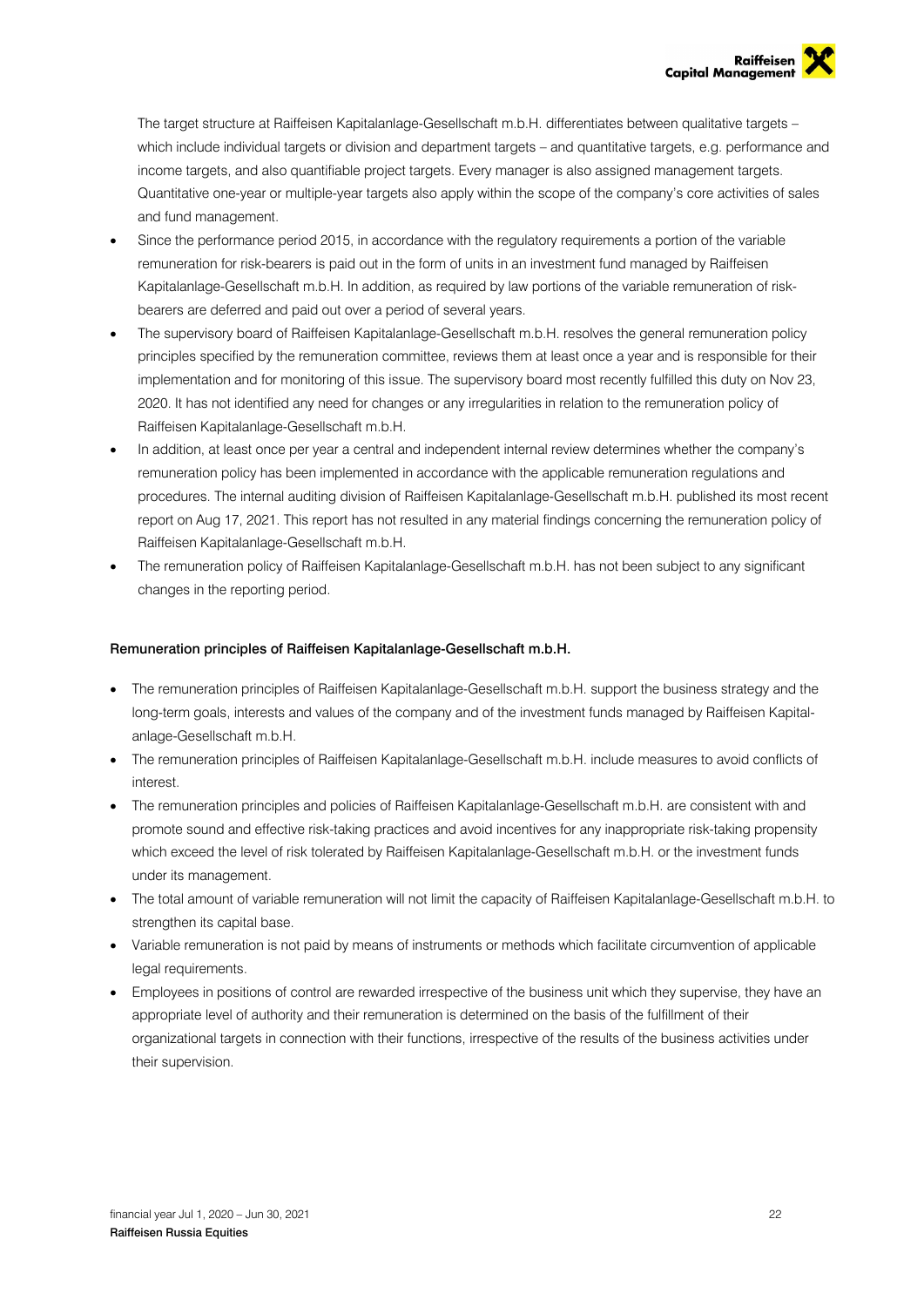

- Guaranteed variable remuneration is not consistent with sound risk management or the "pay-for-performance" principle and should not be included in future remuneration plans. Guaranteed variable remuneration is the exception:, This is only provided in connection with new hirings and only where Raiffeisen Kapitalanlage-Gesellschaft m.b.H. has a sound and strong capital base. It is limited to the first year of employment.
- Any payments relating to the premature termination of a contract must reflect the performance realized over the relevant period of time and must not reward failures or misconduct.

Raiffeisen Kapitalanlage-Gesellschaft m.b.H. complies with the code of conduct for the Austrian investment fund industry 2012.

Vienna, 13 October 2021 Raiffeisen Kapitalanlage-Gesellschaft m.b.H. Mag. (FH) Dieter Aigner Rainer Schnabl Mag. Ing. Michal Kustra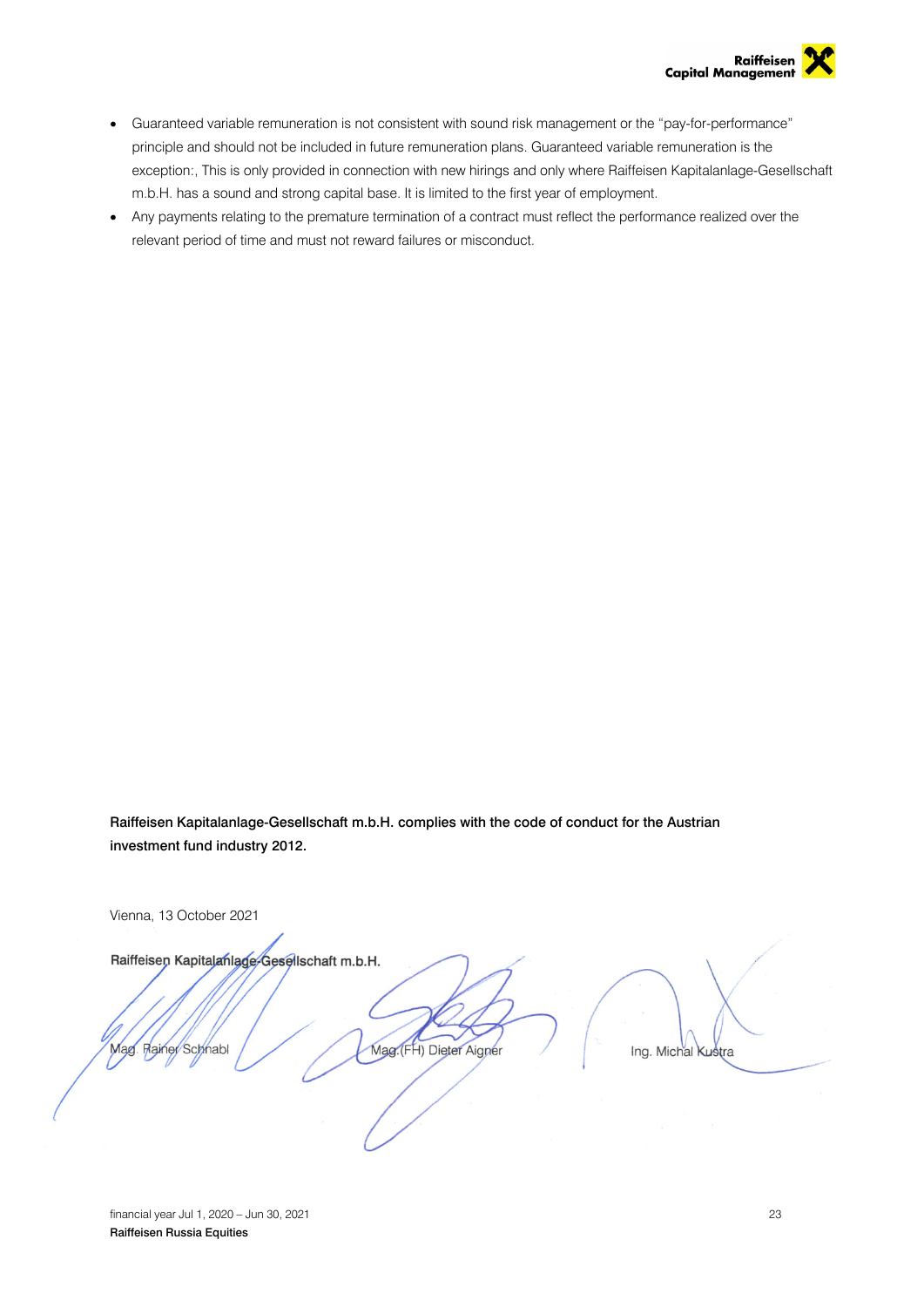

# Audit opinion

### Report on the annual fund report

### Audit opinion

We have audited the annual fund report issued by Raiffeisen Kapitalanlage-Gesellschaft m.b.H., Vienna, for its fund Raiffeisen Russia Equities, consisting of the portfolio of investments as of June 30, 2021, the income statement for the financial year ending as of this date and the other disclosures required under Annex I Schedule B of the 2011 Austrian Investment Fund Act (Investmentfondsgesetz, InvFG).

In our view, the annual fund report complies with applicable statutory requirements and provides a true and fair view of the net assets and financial position as of June 30, 2021 as well as the earnings position for the fund for the financial year ending as of this date, in compliance with Austrian commercial law, the provisions of InvFG 2011.

### Basis for the audit opinion

We performed our audit in accordance with § 49 (5) InvFG 2011 in accordance with Austrian principles of orderly auditing. These principles require application of the International Standards on Auditing (ISA). Our responsibilities on the basis of these requirements and standards are outlined in further detail in the "Responsibilities of the auditor for the audit of the annual fund report" section of our audit certificate. We are independent from the company, in compliance with Austrian commercial law and professional standards, and we have fulfilled our other professional duties in accordance with these requirements. In our view, we have obtained sufficient and suitable audit documentation as a basis for our audit opinion. In our view, the documentation we have obtained up to the date of this audit certificate forms a sufficient and suitable basis for our audit opinion of the same date.

### Other information

The company's legal representatives are responsible for the other information provided. This other information comprises all of the information included in the annual fund report, with the exception of the portfolio of investments, the income statement, the other disclosures required under Annex I Schedule B InvFG 2011 and the audit certificate.

Our audit opinion for the annual fund report does not cover this other information, and we do not provide any sort of assurance in this regard.

In connection with our audit of the annual fund report, we have the responsibility to read such other information and, in doing so, assess whether this other information contains material inconsistencies with the annual fund report or with the knowledge obtained in our audit, or whether such information appears to be otherwise misrepresented.

If, on the basis of the work we have carried out in regard of the other information obtained prior to the date of the audit certificate, we conclude that a material misstatement of such other information exists, we are obliged to report the matter. We have nothing to report in this respect.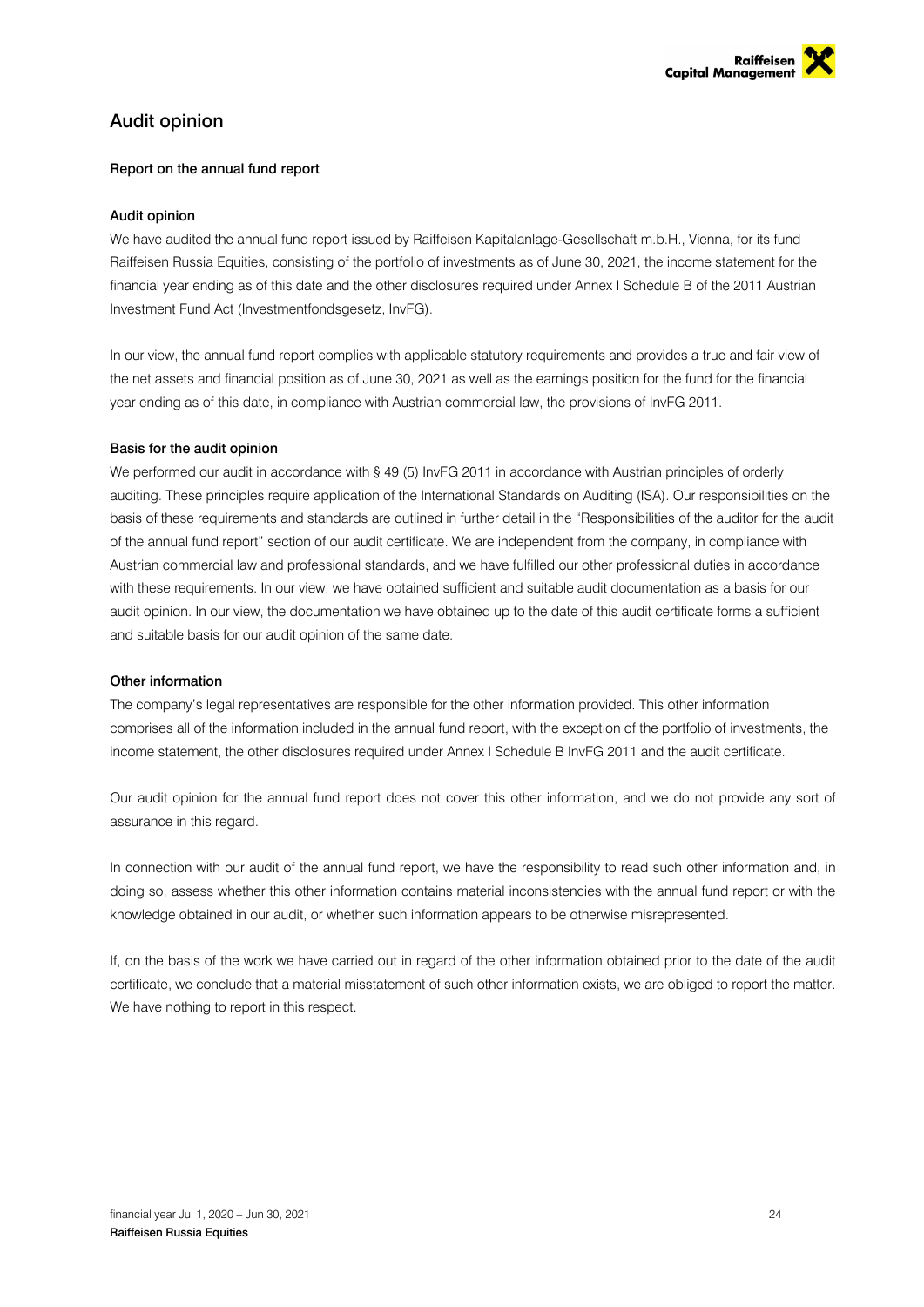

### Responsibilities of the company's legal representatives and the supervisory board for the annual fund report

The company's legal representatives are responsible for the preparation of the annual fund report and for ensuring that it provides a true and fair view of the fund's net assets, financial and earnings position in compliance with Austrian commercial law and the provisions of InvFG 2011. The company's legal representatives are also responsible for the internal controls which they deem necessary in order to enable the preparation of an annual fund report which is free from material misrepresentations caused by fraudulent acts or errors.

The supervisory board is responsible for monitoring the company's accounting process in relation to the funds under its management.

### Responsibilities of the auditor for the audit of the annual fund report

Our goals are to establish sufficient certainty as to whether the annual fund report as a whole is free from material misrepresentations caused by fraudulent acts or errors and to issue an audit certificate which includes our audit opinion. Sufficient certainty means a high level of certainty, but not a guarantee, that an orderly audit performed in accordance with the recognized Austrian principles, which require application of the ISA, will always uncover any material misrepresentation. Misrepresentations may result from malicious acts or on the basis of errors and will be deemed material where they may be reasonably expected, either individually or collectively, to influence the economic decisions made by users on the basis of this annual fund report.

As part of an audit complying with the recognized Austrian principles of orderly auditing, which require application of the ISA, we exercise due discretion throughout our audit and maintain a critical distance.

In addition, the following applies:

- We identify and assess the risks of material misrepresentations caused by fraudulent acts or errors in the annual fund report, plan audit activities in response to these risks, implement these activities and obtain audit documentation which is sufficient and suitable in order to serve as a basis for our audit opinion. The risk of material misrepresentations resulting from malicious acts not being uncovered is greater than the risk resulting from errors, since malicious acts may include collusive collaboration, falsifications, deliberate incompleteness, misleading representations or the suspension of internal controls.
- We obtain a picture of the internal control system which is relevant for the audit so as to plan audit activities which are adequate in the given circumstances, but not with the objective of providing an audit opinion regarding the effectiveness of the company's internal control system.
- We evaluate the adequacy of the accounting methods applied by the company's legal representatives as well as the reasonableness of the legal representatives' estimates in the accounting as well as the related disclosures.
- We evaluate the overall picture, the structure and the contents of the annual fund report including the disclosures and whether the annual fund report provides a true and fair view of the underlying business transactions and events.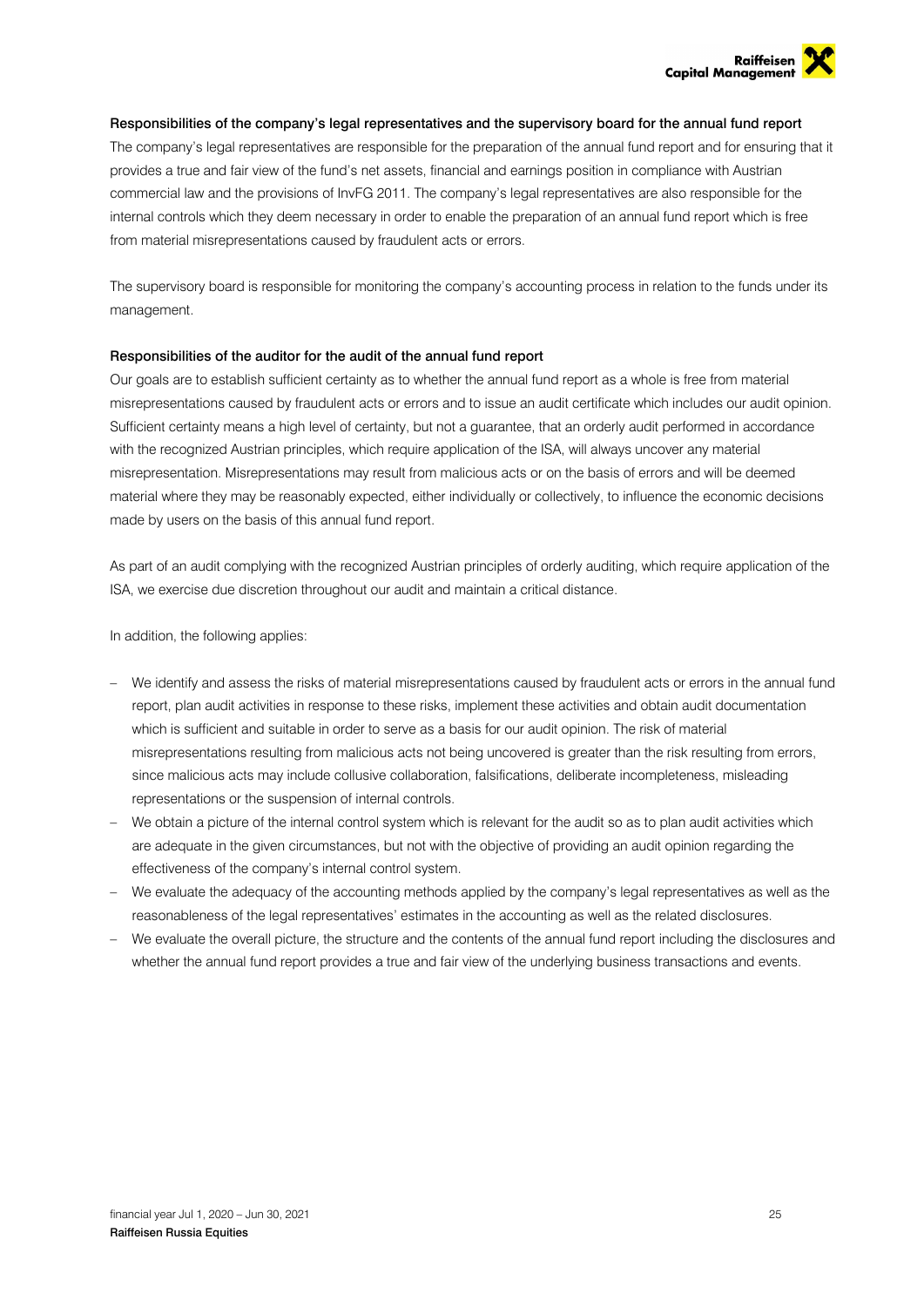

We discuss matters with the supervisory board including the planned scope of the audit and its schedule as well as significant audit findings, including any significant shortcomings in the internal control system that we identify in the course of our audit.

### Auditor in charge

The auditor in charge of the audit is Mr. Wilhelm Kovsca.

Vienna, 14 October 2021

KPMG Austria GmbH Wirtschaftsprüfungs- und Steuerberatungsgesellschaft

Wilhelm Kovsca Auditor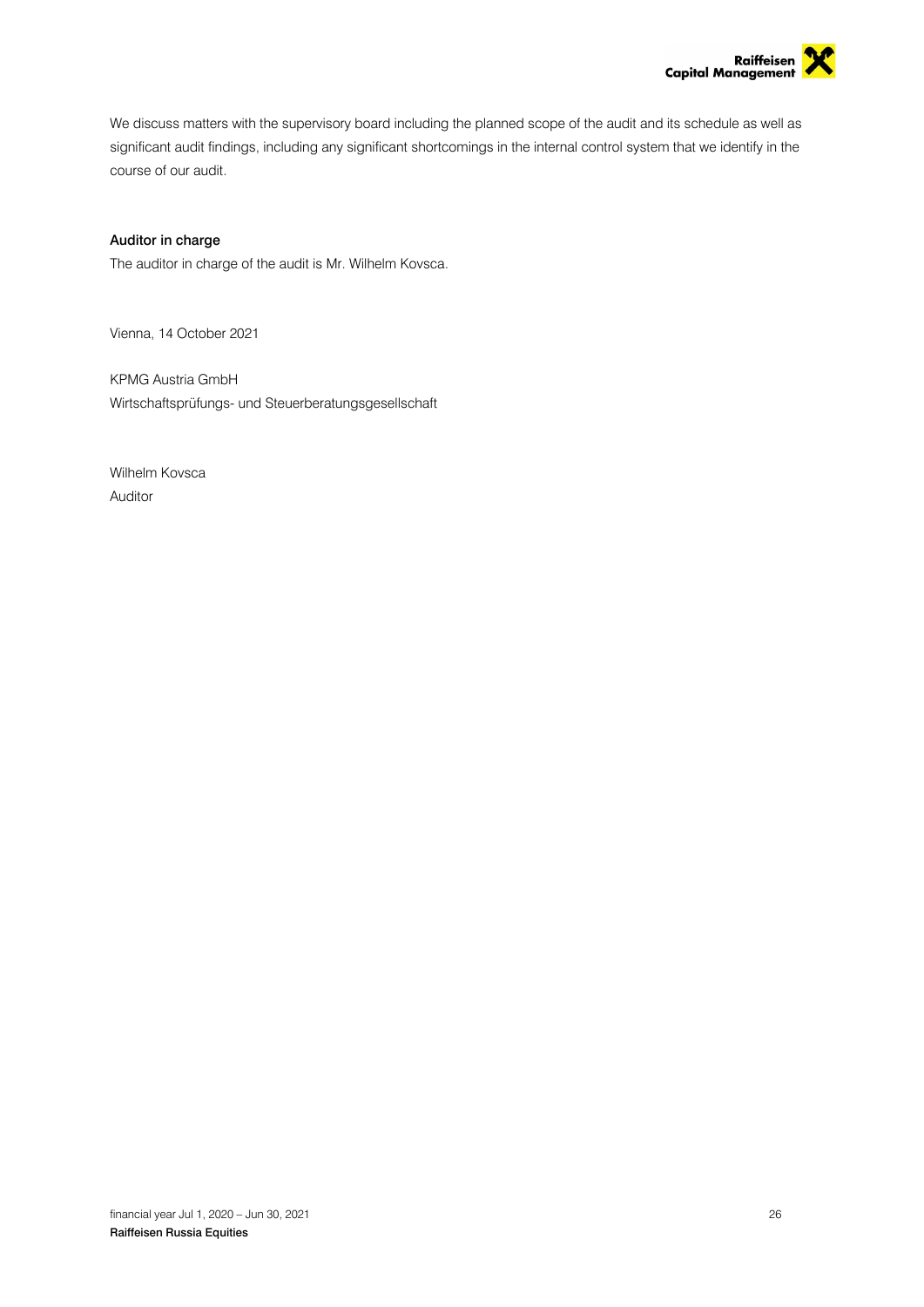

# Tax treatment

Once the new reporting framework comes into effect (from Jun 6, 2016), Österreichische Kontrollbank (OeKB) will prepare the details of the tax arrangements for the fund and publish them on my.oekb.at. The tax documents are available for downloading for all funds. The tax documents are also available on our website www.rcm.at. Please visit my.oekb.at for detailed information on offsettable and reimbursable foreign taxes.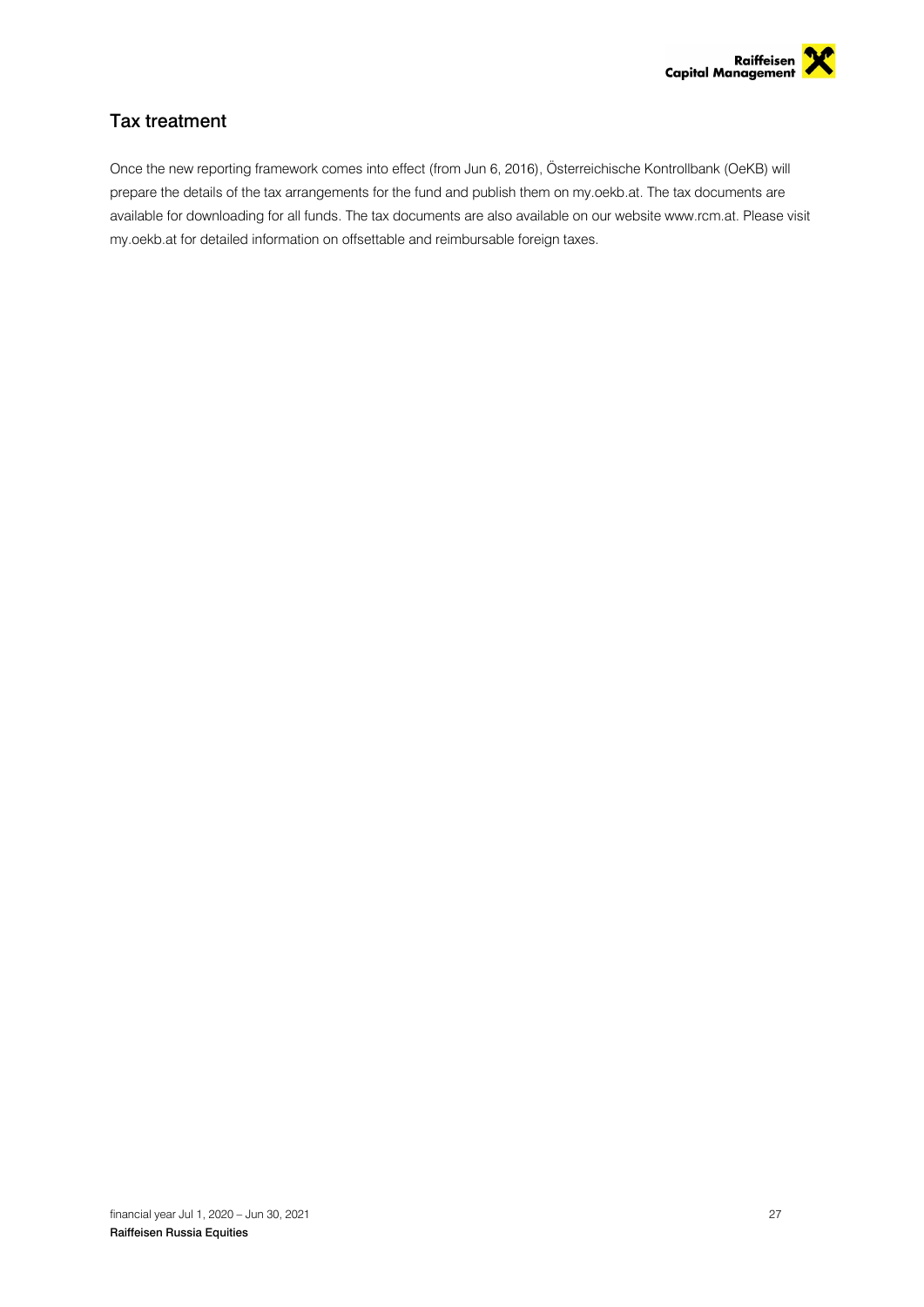

# Fund regulations

# Fund regulations pursuant to the 2011 Austrian Investment Fund Act

The Austrian Financial Market Authority (FMA) has approved the fund regulations for the investment fund Raiffeisen Russia Equities, a jointly owned fund pursuant to the 2011 Austrian Investment Fund Act, as amended (InvFG).

The investment fund is an undertaking for collective investment in transferable securities (UCITS) and is managed by Raiffeisen Kapitalanlage-Gesellschaft m.b.H. (hereinafter: the "management company") which is headquartered in Vienna.

## Article 1 Fund units

The fund units are embodied in unit certificates with the character of financial instruments which are issued to bearer.

The unit certificates shall be represented by global certificates for each unit class. Actual securities are not issued.

# Article 2 Custodian bank (depositary)

Raiffeisen Bank International AG, Vienna, is the investment fund's custodian bank (depositary).

The custodian bank (depositary), the regional Raiffeisen banks, Kathrein Privatbank Aktiengesellschaft, Vienna, and other paying agents referred to in the prospectus are the paying agents for unit certificates.

### Article 3 Investment instruments and principles

The following assets pursuant to InvFG may be selected for the investment fund.

The investment fund invests at least 51 % of its fund assets in the form of directly purchased individual securities – i.e. which are not held indirectly through investment funds or through derivatives – in securities and equity-equivalent securities issued by companies which are headquartered or mainly active in Russia and the successor states of the USSR.

The following investment instruments are purchased for the fund assets, while complying with the investment focus outlined above.

### Securities

The fund may purchase securities (including securities with embedded derivative instruments) as permitted by law.

### Money market instruments

Money market instruments may comprise up to 49 % of the fund assets.

### Securities and money market instruments

Not fully paid-in securities or money market instruments and subscription rights for such instruments or other not fully paid-in financial instruments may only be purchased for up to 10 % of the fund assets.

Securities and money market instruments may be purchased if they comply with the criteria concerning listing and trading on a regulated market or a securities exchange pursuant to InvFG.

Securities and money market instruments which do not fulfill the criteria laid down in the above paragraph may be purchased for up to 10 % of the fund assets in total.

### Units in investment funds

Units in investment funds (UCITS, UCI) may each amount to up to 10 % of the fund assets – and up to 10 % of the fund assets in total – insofar as these UCITS or UCI do not for their part invest more than 10 % of their fund assets in units in other investment funds.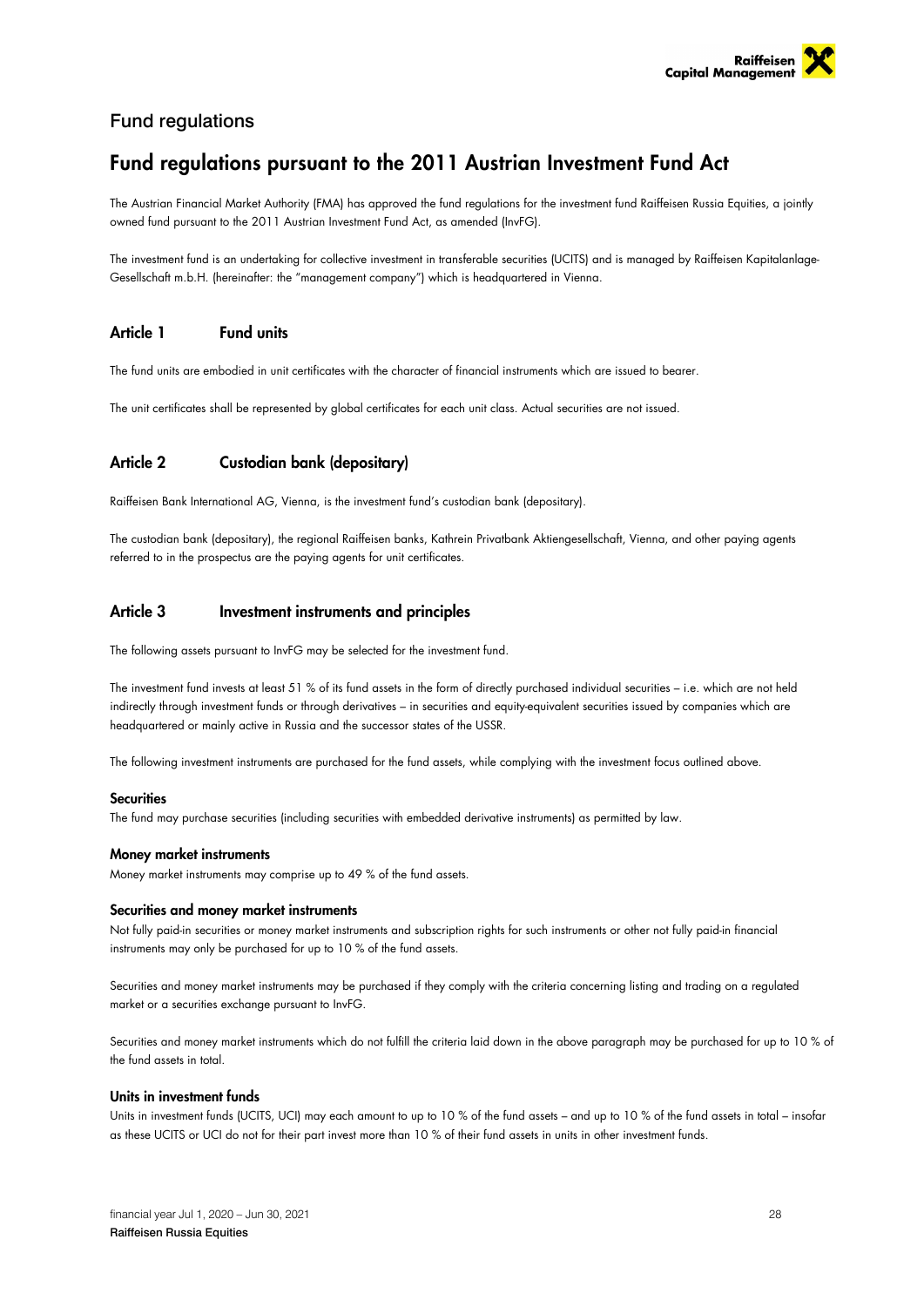

### Derivative instruments

Derivative instruments may be used as part of the fund's investment strategy for up to 49 % of the fund assets (calculated on the basis of market prices) and for hedging purposes.

### Investment fund's risk measurement method

The investment fund applies the following risk measurement method:

#### Commitment approach

The commitment figure is calculated pursuant to the 3rd chapter of the 4th Austrian Derivatives Risk Calculation and Reporting Ordinance (*Derivate-Risikoberechnungs- und Meldeverordnung*, DeRiMV), as amended. The overall risk for derivative instruments which are not held for hedging purposes is limited to 60 % of the overall net value of the fund assets.

### Sight deposits or deposits at notice

Sight deposits and deposits at notice with terms not exceeding 12 months may amount to up to 49 % of the fund assets. No minimum bank balance is required.

Within the framework of restructuring of the fund portfolio and/or a justified assumption of impending losses for securities, the investment fund may hold a lower proportion of securities and a higher proportion of sight deposits or deposits at notice with terms not exceeding 12 months.

#### Short-term loans

The management company may take up short-term loans of up to 10 % of the fund assets for account of the investment fund.

#### Repos

Repurchase agreements may comprise up to 100 % of the fund assets.

#### Securities lending

Securities lending transactions may comprise up to 30 % of the fund assets.

Investment instruments may only be acquired uniformly for the entire investment fund, not for an individual unit class or for a group of unit classes.

However, this does not apply for currency hedge transactions. These transactions may only be entered into in relation to a single unit class. Expenses and income resulting from a currency hedge transaction shall exclusively be allocated to the relevant unit class.

# Article 4 Issuance and redemption modalities

The unit value shall be calculated in EUR or the currency of the unit class.

The value of the units will be calculated on each banking day in Austria.

#### Issuance and subscription fee

Units will be issued on any banking day in Austria.

The issue price is the unit value plus a fee per unit of up to 5 % to cover the management company's issuing costs.

Unit issuance shall not in principle be subject to limitation; however, the management company reserves the right temporarily or entirely to discontinue its issuance of unit certificates.

The management company shall be entitled to introduce a graduated subscription fee.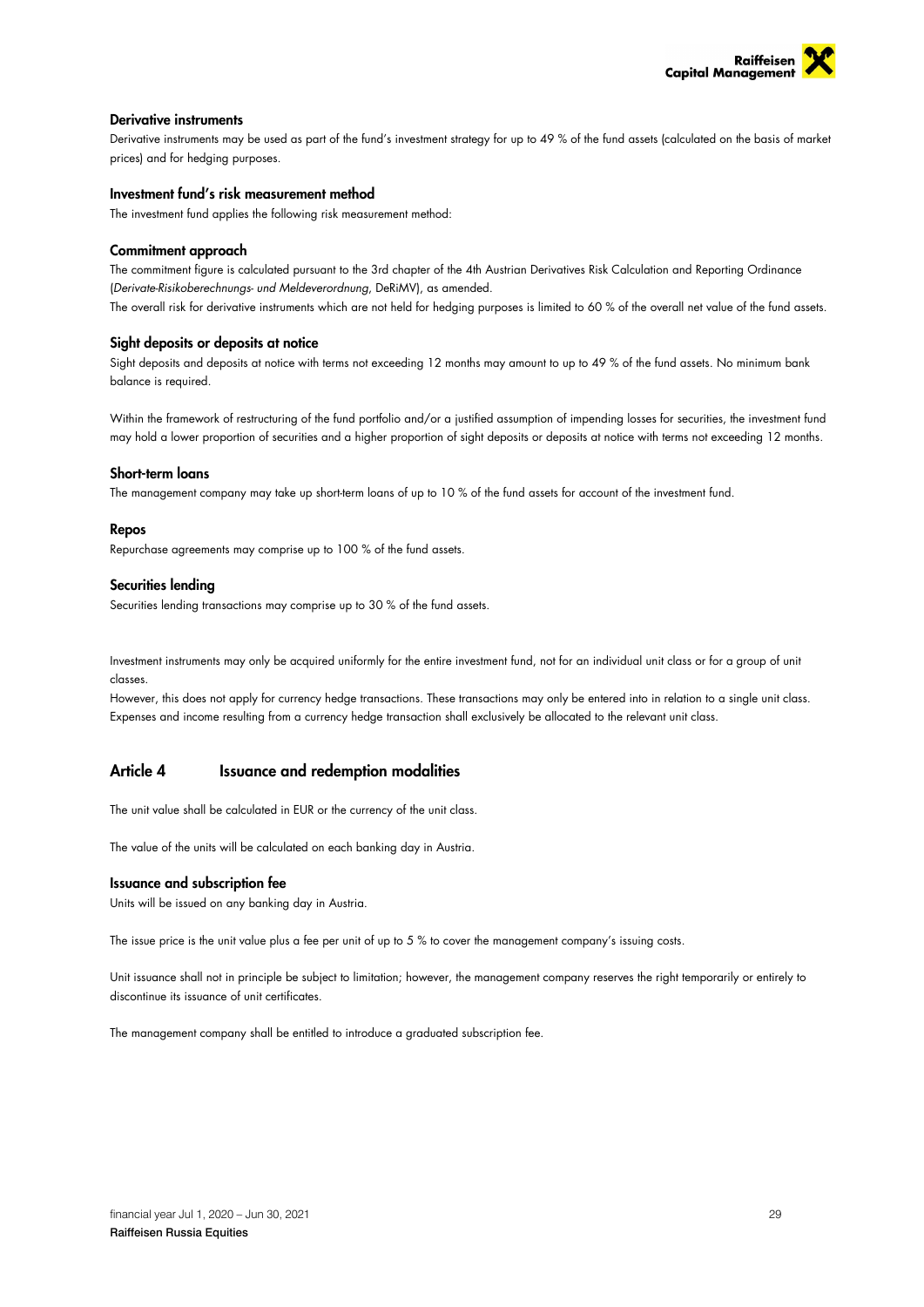

### Redemption and redemption fee

Units will be redeemed on any banking day in Austria.

The redemption price is based on the value of a unit. No redemption fee will be charged.

At the request of a unitholder, its unit shall be redeemed out of the investment fund at the applicable redemption price, against surrender of the unit certificate.

# Article 5 Accounting year

The investment fund's accounting year runs from July 1 to June 30.

### Article 6 Unit classes and appropriation of income

Income-distributing unit certificates, income-retaining unit certificates with payment of capital gains tax and income-retaining unit certificates without payment of capital gains tax may be issued for the investment fund.

Various classes of unit certificates may be issued for this investment fund. The management company may decide to establish unit classes or to issue units in a given unit class.

### Appropriation of income for income-distributing unit certificates (income distribution)

Once costs have been covered, the income received during the past accounting year (interest and dividends) may be distributed at the discretion of the management company. Distribution may be waived subject to due consideration of the unitholders' interests. The distribution of income from the sale of assets of the investment fund including subscription rights shall likewise be at the discretion of the management company. A distribution from the fund assets and interim distributions are also permissible.

The fund assets may not through distributions fall below the minimum volume for a termination which is stipulated by law.

From September 15 of the following accounting year the amounts are to be distributed to the holders of income-distributing unit certificates. Any remaining balances shall be carried forward to a new account.

In any case, from September 15 an amount calculated pursuant to InvFG shall be paid out, to be used where applicable to meet any capital gains tax commitments on the distribution-equivalent return on those unit certificates, unless the management company ensures through appropriate proof from the custodians that at the time of payout the unit certificates may only be held by unitholders who are either not subject to Austrian income or corporate income tax or who fulfill the requirements for an exemption pursuant to § 94 of the Austrian Income Tax Act or for a capital gains tax exemption.

### Appropriation of income in case of income-retaining unit certificates with payment of capital gains tax (income retention)

Income during the accounting year net of costs shall not be distributed. In case of income-retaining unit certificates, from September 15 an amount calculated pursuant to InvFG shall be paid out, to be used where applicable to meet any capital gains tax commitments on the distribution-equivalent return on those unit certificates, unless the management company ensures through appropriate proof from the custodians that at the time of payout the unit certificates may only be held by unitholders who are either not subject to Austrian income or corporate income tax or who fulfill the requirements for an exemption pursuant to § 94 of the Austrian Income Tax Act or for a capital gains tax exemption.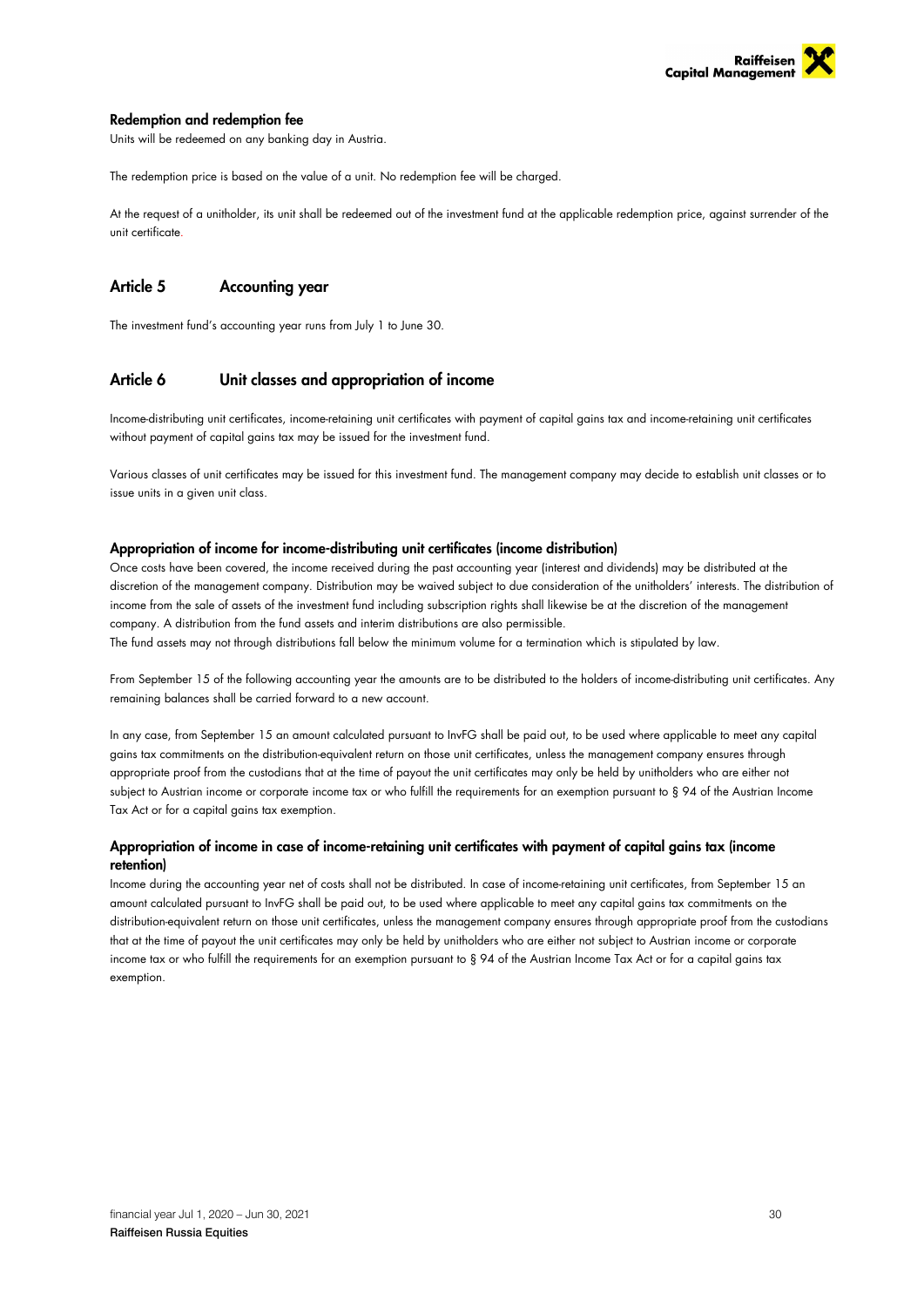

## Appropriation of income in case of income-retaining unit certificates without payment of capital gains tax (full income retention)

Income during the accounting year net of costs shall not be distributed. No payment pursuant to InvFG will be made. September 15 of the following accounting year shall be the key date pursuant to InvFG in case of failure to pay capital gains tax on the annual income.

The management company shall ensure through appropriate proof from the custodians that at the time of payout the unit certificates may only be held by unitholders who are either not subject to Austrian income or corporate income tax or who fulfill the requirements for exemption as per § 94 of the Austrian Income Tax Act or for a capital gains tax exemption.

If these preconditions have not been met as of the payment date, the amount calculated pursuant to InvFG shall be paid out by the custodian bank in the form of credit.

### Appropriation of income in case of income-retaining unit certificates without payment of capital gains tax (full income retention – foreign tranche)

Income-retaining unit certificates without payment of capital gains tax shall only be sold outside Austria.

Income during the accounting year net of costs shall not be distributed. No payment pursuant to InvFG will be made.

The management company shall ensure through appropriate proof that as of the payment date the unit certificates may only be held by

unitholders who are either not subject to Austrian income or corporate income tax or who fulfill the requirements for exemption pursuant to § 94 of the Austrian Income Tax Act or for a capital gains tax exemption. This can be validly proved by the cumulative submission of statements from both the custodian bank and the management company that they are not aware of a sale to other persons.

# Article 7 Management fee, reimbursement of expenses, liquidation fee

The management company shall receive for its management activity an annual remuneration of up to 2 % of the fund assets, calculated pro rata through June 30, 2019 on the basis of the values at the end of each month. This remuneration will be included in the calculation of the unit value on each day of stock exchange trading in the form of an accrual. From July 1, 2019 the remuneration is calculated, recorded and deducted monthly on the basis of the respective fund assets for each calendar day.

The management company is entitled to reimbursement of all expenses associated with its management of the fund.

The management company shall be entitled to introduce a graduated management fee.

The costs arising at the introduction of new unit classes for existing asset portfolios shall be deducted from the unit prices of the new unit classes.

In case of the liquidation of the investment fund, the liquidator shall receive remuneration amounting to 0.5 % of the fund assets.

Please refer to the prospectus for further information on this investment fund.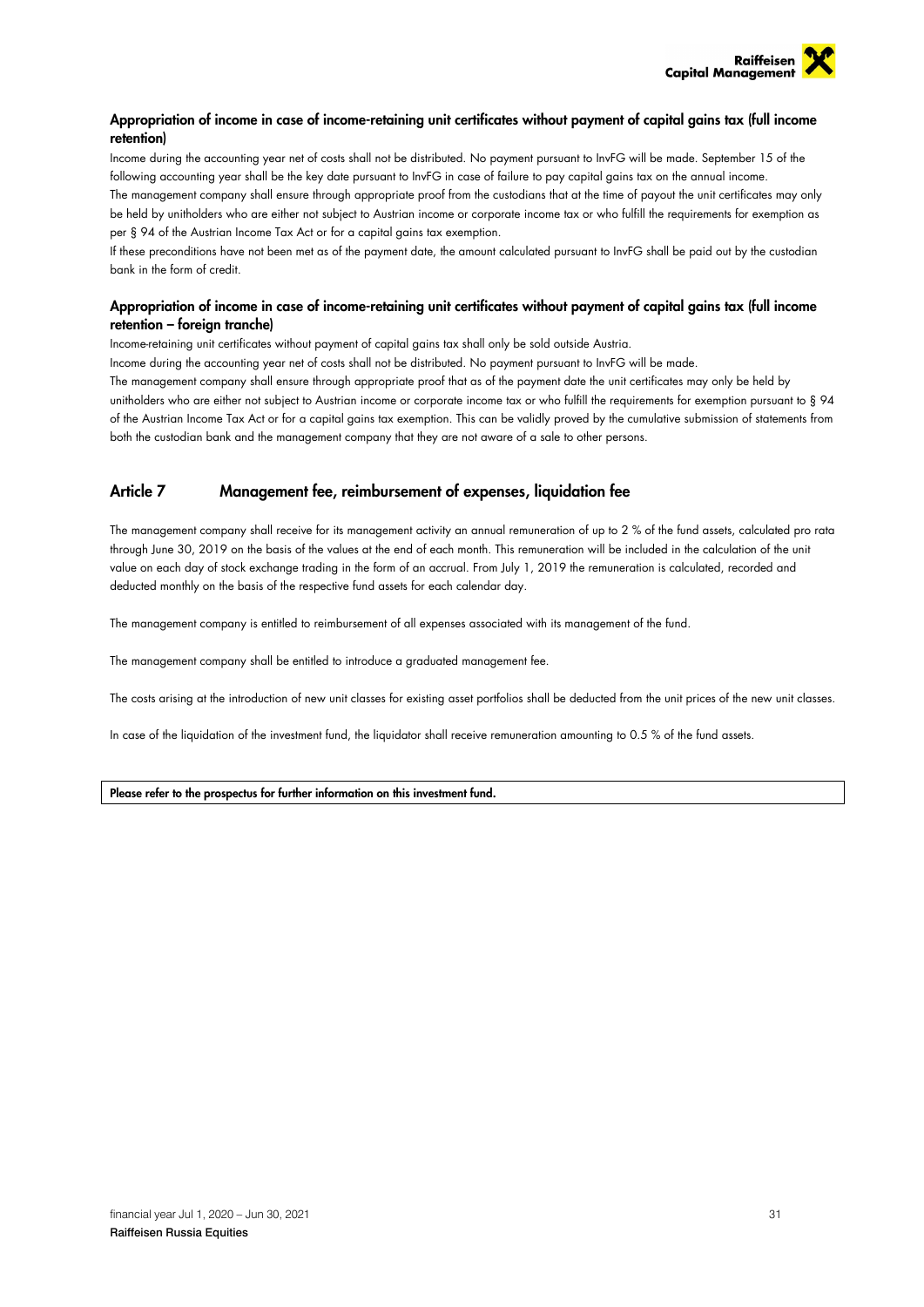

#### Appendix

List of stock exchanges with official trading and organized markets

### 1. Stock exchanges with official trading and organized markets in the member states of the EEA, as well as stock exchanges in European countries which are not EEA members that are considered to be equal to regulated markets

Each Member State is required to maintain an updated register of regulated markets authorized by it. This register is to be made available to the other member states and to the Commission.

According to this provision, the Commission is obliged to publish once a year a register of the regulated markets of which it has received notice.

Due to decreasing restrictions and to trading segment specialization, the register of "regulated markets" is undergoing great changes. In addition to the annual publication of a register in the official gazette of the European Union, the Commission will therefore provide an updated version on its official internet site.

### 1.1. The current register of regulated markets is available at:

https://registers.esma.europa.eu/publication/searchRegister?core=esma\_registers\_upreg1

#### 1.2. The following stock exchanges are to be included in the register of regulated markets:

| 1.2.1. | Luxembourg  | Euro MTF Luxembourg                             |
|--------|-------------|-------------------------------------------------|
| 1.2.2. | Switzerland | SIX Swiss Exchange AG, BX Swiss AG <sup>2</sup> |

### 1.3. Recognized markets in the EEA pursuant to § 67 (2) item 2 InvFG:

Markets in the EEA classified as recognized markets by the relevant supervisory authorities.

### **NOTICE**

As soon as the United Kingdom of Great Britain and Northern Ireland (UK) loses its status as an EEA member state upon its departure from the EU, the stock exchanges / regulated markets located there will consequently also lose their status as EEA stock exchanges / regulated markets. In this regard, we would like to point out the following stock exchanges and regulated markets located in the UK:

Cboe Europe Equities Regulated Market – Integrated Book Segment, London Metal Exchange, Cboe Europe Equities Regulated Market – Reference Price Book Segment, Cboe Europe Equities Regulated Market – Off-Book Segment, London Stock Exchange Regulated Market (derivatives), NEX Exchange Main Board (non-equity), London Stock Exchange Regulated Market, NEX Exchange Main Board (equity), Euronext London Regulated Market, ICE FUTURES EUROPE, ICE FUTURES EUROPE - AGRICULTURAL PRODUCTS DIVISION, ICE FUTURES EUROPE - FINANCIAL PRODUCTS DIVISION, ICE FUTURES EUROPE - EQUITY PRODUCTS DIVISION and Gibraltar Stock Exchange

In these fund regulations, they shall explicitly be regarded as selected stock markets or recognized regulated markets of a third country within the meaning of the 2011 Austrian Investment Fund Act and the UCITS Directive.

#### 2. Stock exchanges in European states which are not members of the EEA

| 2.1. | Bosnia & Herzegovina: | Sarajevo, Banja Luka                                |
|------|-----------------------|-----------------------------------------------------|
| 2.2. | Montenegro:           | Podgorica                                           |
| 2.3. | Russia:               | Moscow Exchange                                     |
| 2.4. | Serbia:               | Belgrade                                            |
| 2.5. | Turkey:               | Istanbul (for Stock Market, "National Market" only) |
|      |                       |                                                     |

#### 3. Stock exchanges in non-European states

| 3.1. | Australia: | Sydney, Hobart, Melbourne, Perth |
|------|------------|----------------------------------|
| 3.2. | Argentina: | <b>Buenos Aires</b>              |
| 3.3. | Brazil:    | Rio de Janeiro, Sao Paulo        |
| 3.4. | Chile:     | Santiago                         |

1 To open the register, in the left-hand column under "Entity type", select "Regulated market" and click "Search" (click "Show table columns" and "Update" as necessary). The link may be modified by the European Securities and Markets Authority (ESMA).

2 Due to the expiry of equivalence for Swiss stock exchanges, SIX Swiss Exchange AG and BX Swiss AG are now included under Section 2 "Stock exchanges in European states which are not members of the EEA" until further notice.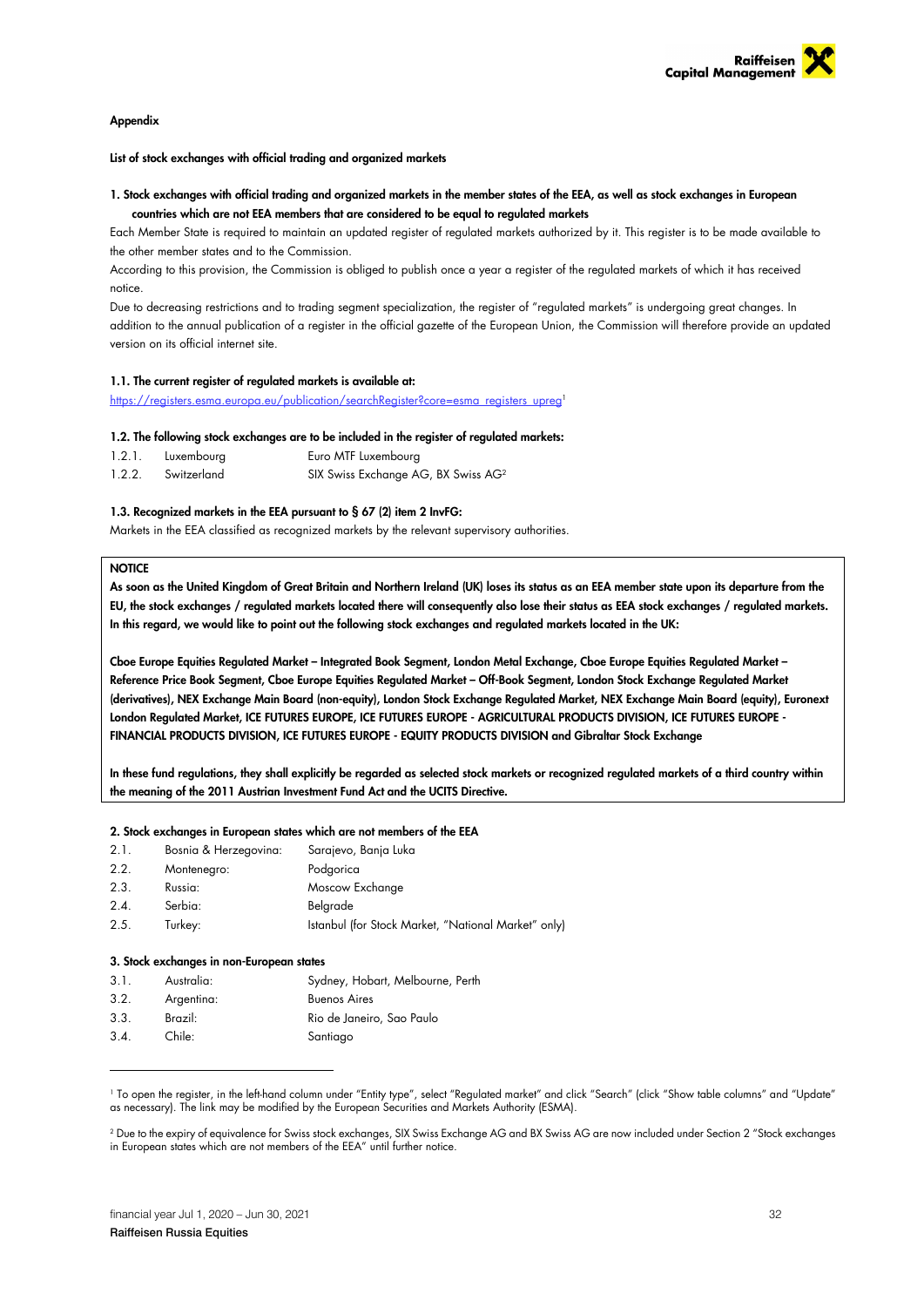

| 3.5.  | China:                                              | Shanghai Stock Exchange, Shenzhen Stock Exchange                               |
|-------|-----------------------------------------------------|--------------------------------------------------------------------------------|
| 3.6.  | Hong Kong:                                          | Hong Kong Stock Exchange                                                       |
| 3.7.  | India:                                              | Mumbai                                                                         |
| 3.8.  | Indonesia:                                          | Jakarta                                                                        |
| 3.9.  | Israel:                                             | Tel Aviv                                                                       |
| 3.10. | Japan:                                              | Tokyo, Osaka, Nagoya, Kyoto, Fukuoka, Sapporo                                  |
| 3.11. | Canada:                                             | Toronto, Vancouver, Montreal                                                   |
| 3.12  | Colombia:                                           | Bolsa de Valores de Colombia                                                   |
| 3.13. | Korea:                                              | Korea Exchange (Seoul, Busan)                                                  |
| 3.14. | Malaysia:                                           | Kuala Lumpur, Bursa Malaysia Berhad                                            |
| 3.15. | Mexico:                                             | Mexico City                                                                    |
| 3.16. | New Zealand:                                        | Wellington, Auckland                                                           |
| 3.17  | Peru                                                | Bolsa de Valores de Lima                                                       |
| 3.18. | Philippines:                                        | Philippine Stock Exchange                                                      |
| 3.19. | Singapore:                                          | Singapore Stock Exchange                                                       |
| 3.20. | South Africa:                                       | Johannesburg                                                                   |
| 3.21. | Taiwan:                                             | Taipei                                                                         |
| 3.22. | Thailand:                                           | Bangkok                                                                        |
| 3.23. | USA:                                                | New York, NYCE American, New York                                              |
|       |                                                     | Stock Exchange (NYSE), Philadelphia, Chicago, Boston, Cincinnati; Nasdaq       |
| 3.24. | Venezuela:                                          | Caracas                                                                        |
| 3.25. | United Arab                                         |                                                                                |
|       | Emirates:                                           | Abu Dhabi Securities Exchange (ADX)                                            |
|       |                                                     |                                                                                |
|       |                                                     | 4. Organized markets in states which are not members of the European Community |
| 4.1.  | Japan:                                              | Over-the-counter market                                                        |
| 4.2.  | Canada:                                             | Over-the-counter market                                                        |
| 4.3.  | Korea:                                              | Over-the-counter market                                                        |
| 4.4.  | Switzerland:                                        | Over-the-counter market                                                        |
|       |                                                     | of the members of the International Capital Market Association (ICMA), Zurich  |
| 4.5.  | USA:                                                | Over-the-counter market (subject to supervisory oversight, e.g.                |
|       |                                                     | SEC, FINRA)                                                                    |
|       |                                                     |                                                                                |
|       | 5. Stock exchanges with futures and options markets |                                                                                |
| 5.1.  | Argentina:                                          | Bolsa de Comercio de Buenos Aires                                              |
| 5.2.  | Australia:                                          | Australian Options Market, Australian                                          |
|       |                                                     | Securities Exchange (ASX)                                                      |
| 5.3.  | Brazil:                                             | Bolsa Brasiliera de Futuros, Bolsa de Mercadorias & Futuros, Rio de            |
|       |                                                     | Janeiro Stock Exchange, Sao Paulo Stock Exchange                               |
| 5.4.  | Hong Kong:                                          | Hong Kong Futures Exchange Ltd.                                                |
| 5.5.  | Japan:                                              | Osaka Securities Exchange, Tokyo International Financial Futures               |
|       |                                                     | Exchange, Tokyo Stock Exchange                                                 |
| 5.6.  | Canada:                                             | Montreal Exchange, Toronto Futures Exchange                                    |
| 5.7.  | Korea:                                              | Korea Exchange (KRX)                                                           |
| 5.8.  | Mexico:                                             | Mercado Mexicano de Derivados                                                  |
| 5.9.  | New Zealand:                                        | New Zealand Futures & Options Exchange                                         |
| 5.10. | Philippines:                                        | Manila International Futures Exchange                                          |
| 5.11. | Singapore:                                          | The Singapore Exchange Limited (SGX)                                           |
| 5.13. | South Africa:                                       | Johannesburg Stock Exchange (JSE), South African Futures Exchange              |
|       |                                                     | (SAFEX)                                                                        |
| 5.15. | Turkey:                                             | TurkDEX                                                                        |
| 5.16. | USA:                                                | NYCE American, Chicago Board Options                                           |
|       |                                                     | Exchange, Chicago Board of Trade, Chicago Mercantile Exchange, Comex, FINEX,   |
|       |                                                     | ICE Future US Inc. New York, Nasdaq, New York Stock Exchange,                  |
|       |                                                     | Boston Options Exchange (BOX)                                                  |